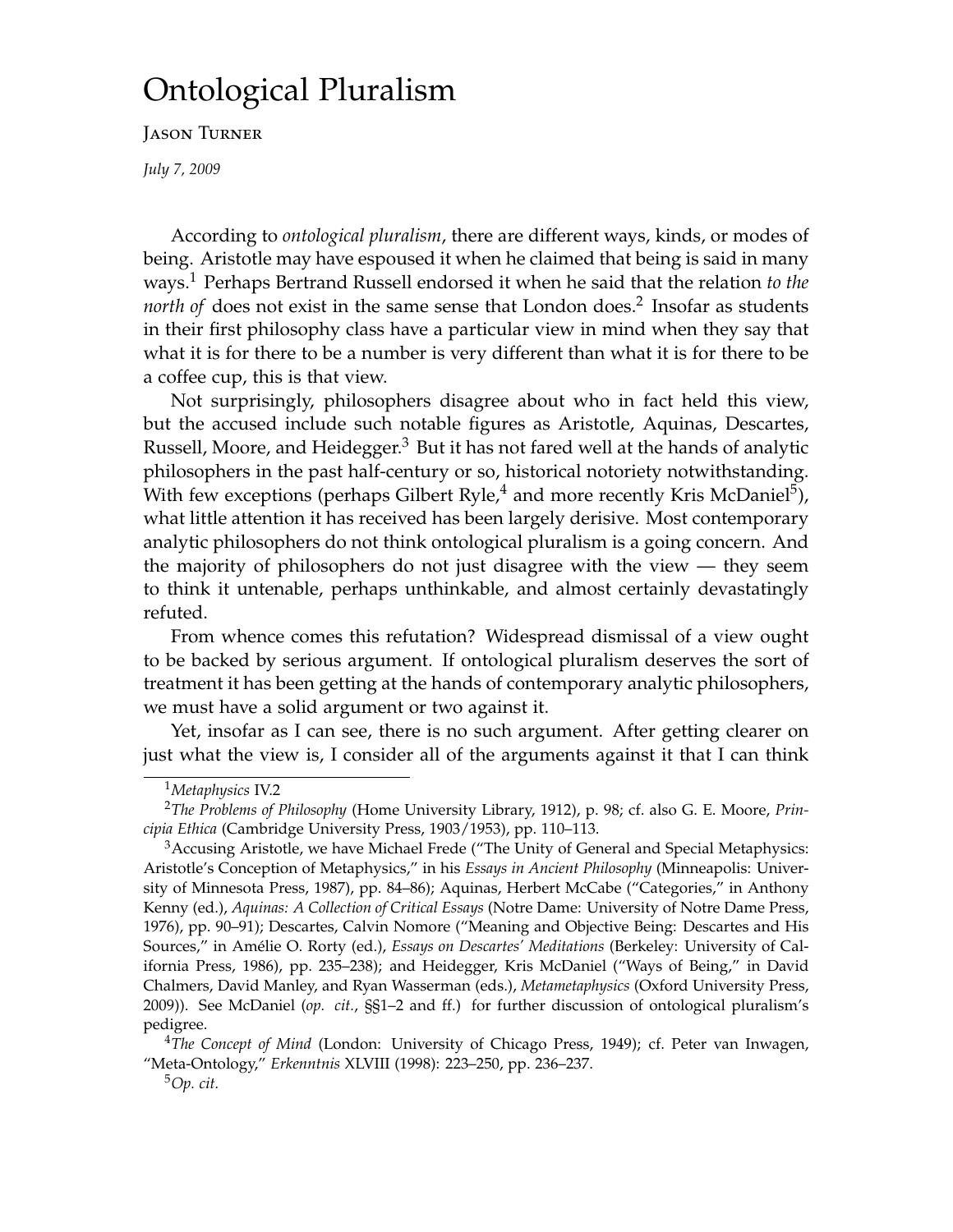of. As we will see, none of them succeed. Insofar as these arguments represent the best we foes of pluralism can come up with, we do not have nearly as strong a case as we seem to think.

# 1 Ontological Pluralism

Absent from the mainstream for so long, ontological pluralism is bound to seem strange to us. But we can gain some clarity by asking a contemporary adherent to explain her view.

### <span id="page-1-2"></span>*1.1 An Opening Dialogue*

Us: You claim that there are different 'modes' or 'ways' of being. But we cannot see what this could possibly mean. $6$  Can you say anything to make your thesis clearer?

Pluralist: Let me try. Metaphysics, I hope you will agree, aims to uncover the ultimate structure of reality. Some of this structure is 'ontological': it has to do with what there is. 'Ontological structure' is the kind of structure we could represent by a pegboard covered with rubber bands. When we say that there are some negatively charged particles, we say that some of reality's pegs have the 'negatively charged' rubber band hanging from them. And when we say that an electron orbits a proton, we say that there is an 'orbits' rubber band stretched between one peg with an 'electron' band on it and another with a 'proton' band on it. (Not that the rubber bands represent other things — properties and relations — but rather they represent *that* certain things are or are related to each other in various ways. If you think that whenever something is red it instantiates a property, *redness*, you don't represent this with a 'red' rubber band, but rather by saying that, every time something has a 'red' rubber band hanging from it, there is also an 'instantiates' rubber band stretching between it and another peg with the 'property of redness' rubber band on it.) 'Ontology', as it is practiced by contemporary metaphysicians, can be thought of as studying the pegboard-like part of reality's structure.<sup>[7](#page-1-1)</sup>

I am sure you will distinguish between different 'ontological categories': abstracta and concreta, or objects and events, or possibilia and actualia, perhaps.

<span id="page-1-0"></span><sup>6</sup>A common complaint, made by e.g. David Lewis, *On the Plurality of Worlds* (Malden: Blackwell, 1986), pp. 2–3 and Trenton Merricks, *Objects and Persons* (Oxford University Press, 2001), p. 169.

<span id="page-1-1"></span><sup>7</sup>See my "Ontological Nihilism" in Zimmerman (ed.), *Oxford Studies in Metaphysics* VI (Oxford University Press, forthcoming), esp. §2.1.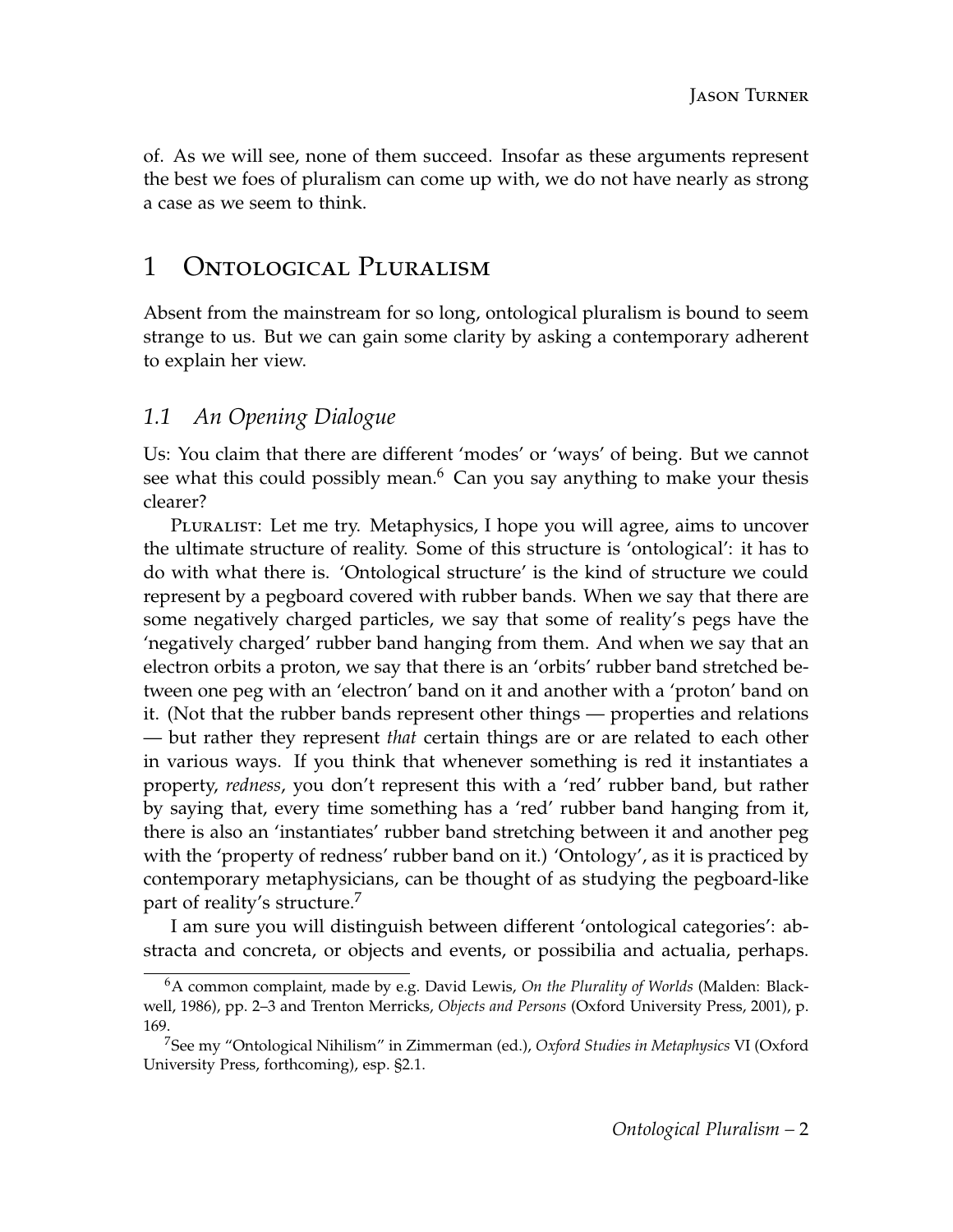Since you are not an ontological pluralist, you will think that the only way to make these distinctions is to say that things are some way or another — to hang different rubber bands on the pegs, as it were. But as an ontological pluralist, I hold that thinking of reality as having a single ontological structure — a single pegboard — is a mistake, as is thinking of ontological categories as divisions within this single structure. Rather, reality has multiple ontological structures — multiple, independent pegboards — with, say, the abstract things on this one and the concrete things on that one. Does this clarify my thesis at all for you?

Us: Well, it is certainly a nice picture, but I think you misidentify the source of our confusion. Maybe 'ontology' is about a certain kind of structure, but as we learned at Quine's knee, it is also about what is ranged over by the existential quantifier. As Zoltán Szabó puts it:

The standard view nowadays is that we can adequately capture the meaning of sentences like 'There are *F*s', 'Some things are *F*s', or '*F*s exist' through existential quantification. As a result, not much credence is given to the idea that we must distinguish between different kinds or degrees of existence.<sup>[8](#page-2-0)</sup>

Even if there were 'multiple pegboards', we would still talk about the pegs using a single existential quantifier and distinguish the pegs by using predicates. So unless you simply mean that some predicates are more metaphysically significant than others — which almost everyone will agree with nowadays — we still cannot see what you mean by saying there are different 'modes of being'.

PLURALIST: Why should we think there is just one existential quantifier? I agree: ontology is about what existential quantifiers range over. I simply deny that there is only *one* of them. Rather, there are many — maybe one,  $\exists_1$ ', which ranges over abstracta, for instance, and another,  $\exists$ <sup>2</sup> which ranges over concreta. If you want to talk about abstracta, you have to use  $\exists$ <sup>1</sup>; if you want to talk about concreta, you have to use  $\mathcal{F}_2$ '.

Us: What do you mean we "have to use  $\exists_1$ " to talk about abstracta? We are sure we have never used such an expression; do you mean to say we have never talked about numbers or properties? That there is some strange, multiquantifiered language and we can talk about abstracta only if we speak it?

PLURALIST: No, you misunderstand. Remember that metaphysics aims to uncover the ultimate structure of reality. We metaphysicians want our theories to make this structure transparent; we want to express our theories in a way that makes plain what we think reality is ultimately like. We want, in short, theories

<span id="page-2-0"></span><sup>8</sup>"Nominalism," in Michael J. Loux and Dean W. Zimmerman (eds.), *The Oxford Handbook of Metaphysics* (Oxford University Press, 2003), p. 13.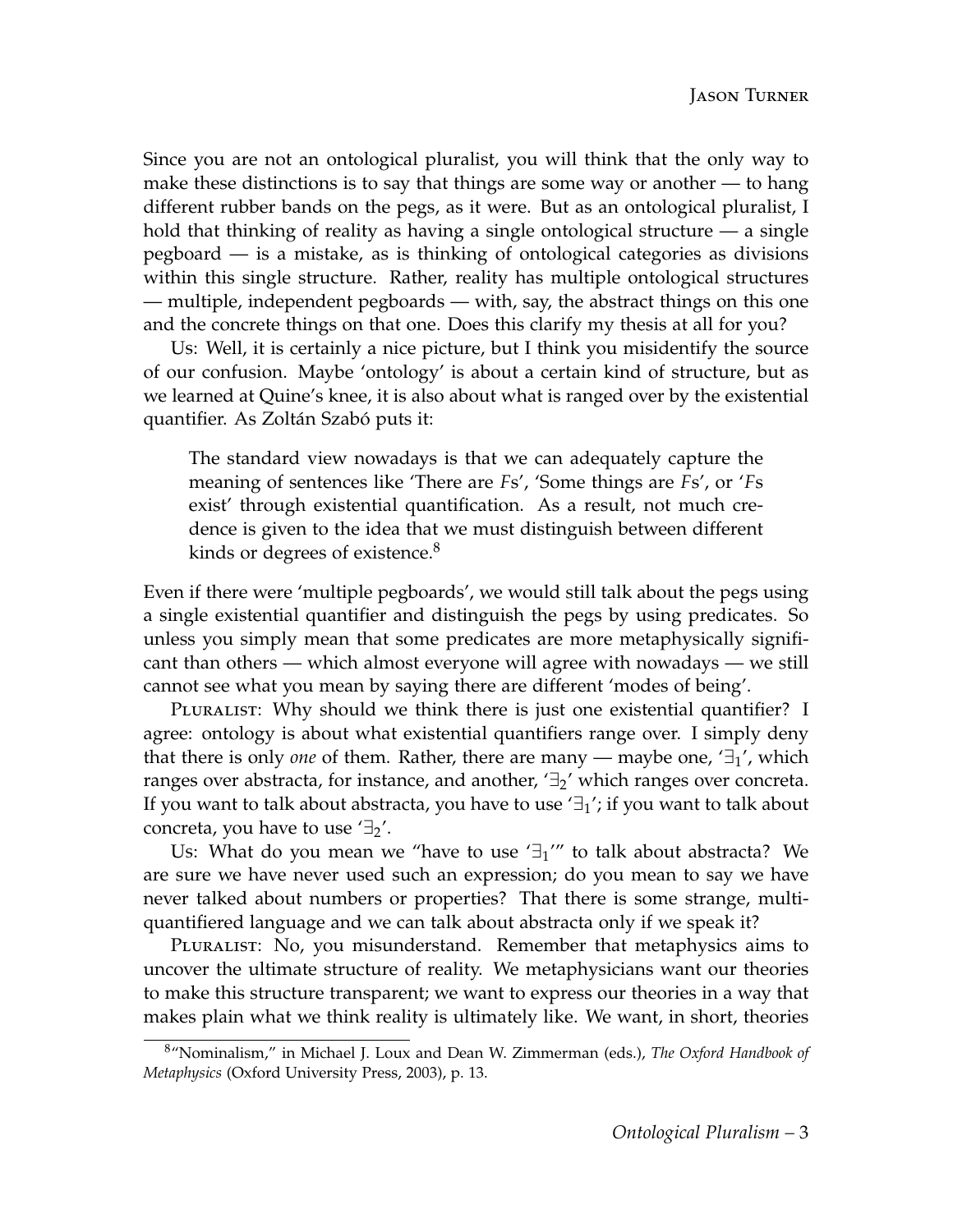that are *metaphysically perspicuous*. [9](#page-3-0) My claim is that we have to use different quantifiers to talk about things in different ontological categories *in order to speak in a metaphysically perspicuous way*.

Consider, for an example, a certain debate about the metaphysics of tense. Some philosophers think that reality is ultimately *tensed* — it makes a fundamental distinction between what was going on, will be going on, and is going on now.<sup>[10](#page-3-1)</sup> Others deny this, holding instead that talk about what was or will be going on is ultimately to be understood as talk about what is (tenselessly) going on at past or future times.<sup>[11](#page-3-2)</sup>

The first sort of philosopher, thinking that reality is irreducibly tensed, will think that the most metaphysically perspicuous way of describing reality — the way of describing it that makes plain its ultimate structure — will use primitive tensed locutions such as sentential tense operators 'WILL' and 'WAS' or a tensed predicate of times, 'is present'. According to them, these tensed expres-sions 'carve the beast of reality at the joints', in Plato's<sup>[12](#page-3-3)</sup> phrase — they pick out reality's ultimate structural features. They are, in terminology David Lewis has made famous, *natural*. [13](#page-3-4)

The second sort of philosopher, denying that reality is irreducibly tensed, will instead define such operators or predicates (insofar as he thinks them meaningful at all) in terms of untensed expressions. He thinks such expressions fail to carve at the joints; they are, at best, unnatural, gruesome gerrymanders of joint-carving tenseless expressions.

Call natural expressions, ones that 'carve reality at the joints', *fundamental*, let a *fundamental language* be a language where every simple expression is fundamental, and let a *fundamental theory* be a theory using only expressions of a fundamental language. Then the disagreement between the friend and the foe of tense — a paradigm debate about reality's ultimate structure — becomes a debate about what the true fundamental theory is like. The friend of tense insists it uses some tensed expressions; the foe disagrees.

<span id="page-3-0"></span><sup>9</sup>Cf. John (O'Leary-)Hawthorne and Andrew Cortens, "Towards Ontological Nihilism", *Philosophical Studies* LXXXIX, 2 (1995): 143–165, §5.

<span id="page-3-1"></span><sup>10</sup>E.g., A. N. Prior, *Papers on Time and Tense* (Oxford University Press, 1968) and Peter Ludlow, *Semantics, Tense, and Time* (Cambridge, Mass.: MIT Press, 1999).

<span id="page-3-2"></span><sup>11</sup>E.g., Theodore Sider, *Four-Dimensionalism* (Oxford University Press: 2001), pp. 11–25 and D. H. Mellor, *Real Time* (Cambridge University Press, 1981) and *Real Time II* (London: Routledge, 1998).

<span id="page-3-4"></span><span id="page-3-3"></span><sup>12</sup>*Phaedrus* 265d–266a.

<sup>13</sup>"New Work for a Theory of Universals", *The Australasian Journal of Philosophy* LXI (1983): 343–377 and "Putnam's Paradox", *The Australasian Journal of Philosophy* LXII (1984): 221–236. Application of Lewisian naturalness to expressions (rather than properties) is suggested by Sider in his "Ontological Realism" (Chalmers, Manley and Wasserman, *op. cit.*) §§8–10.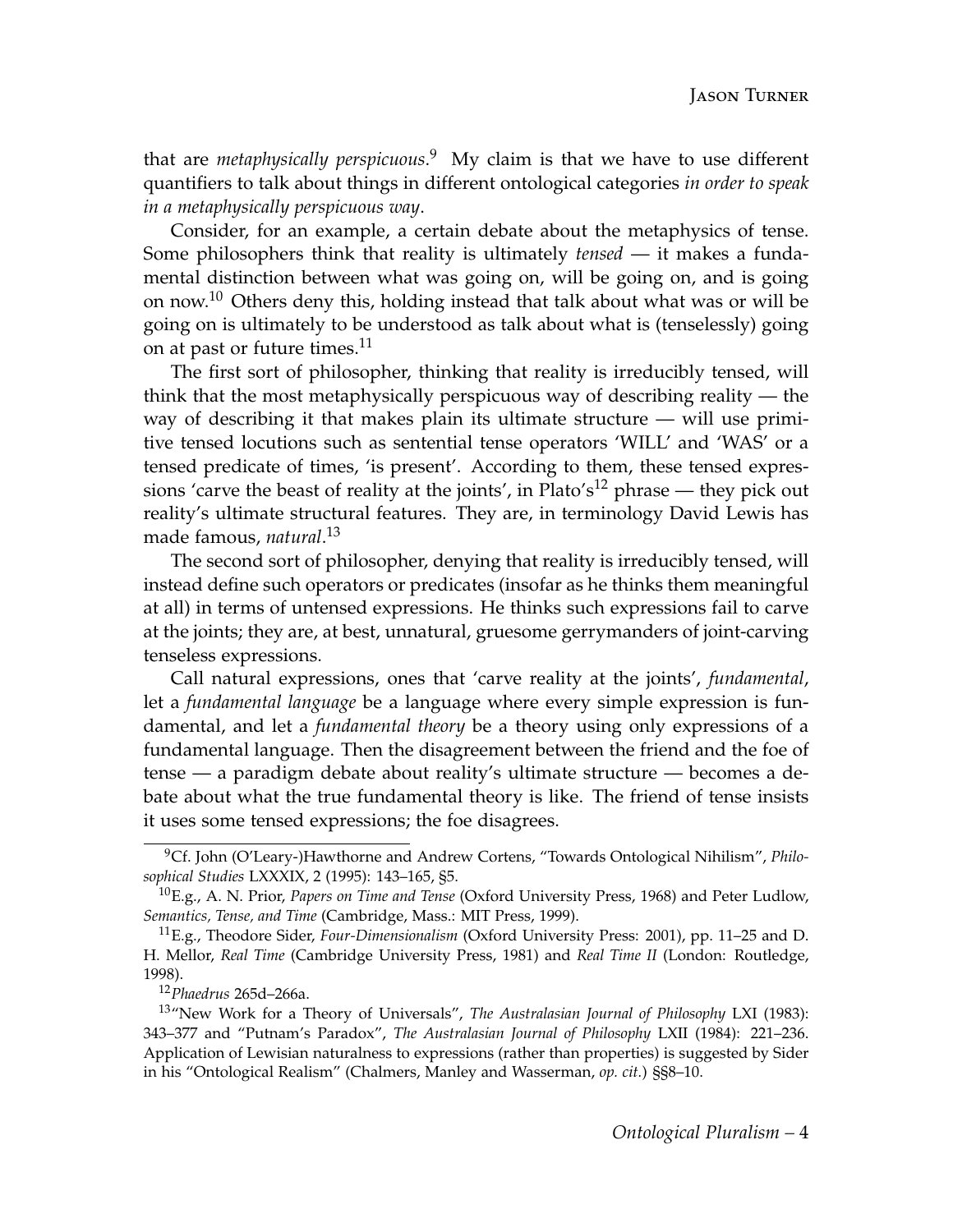My claim can about the need for multiple quantifiers is like the one made by the friend of tense about tensed expressions. When I say you 'have to' use different quantifiers, I mean you have to use them if you want to talk in an ontologically perspicuous manner. There are multiple joint-carving existential quantifiers — each of which ranges over a different pegboard, as it were — and any fundamental theory that has a hope of getting things right must use them all. To put ontological pluralism in a nutshell: *the true fundamental theory uses multiple existential quantifiers*. [14](#page-4-0)

### *1.2 Choice Points*

Our pluralist has stated her view nicely; it will be our task, in the sequel, to see whether we can find any good arguments against it. But the pluralist has made some decisions — and will need to make others — about how to deploy pluralism. We need to look at these decisions before we can fully evaluate the arguments to be considered.

#### **1.2.1 Representing Pegboard Structure**

The "multiple pegboard" picture of reality's ontological structure lies at the heart of ontological pluralism. Put in those terms, pluralism holds that any metaphysically perspicuous representation of reality's ultimate structure will represent it as including multiple ontological structures.

Fundamental theories are supposed to be metaphysically perspicuous representations of this ultimate structure, so they will need to represent it as including multiple ontological structures. But pluralism *qua* pluralism need not take a stand on what linguistic resources a fundamental language ought to use to do this representing.

On the *neo-Quinean* view, which our pluralist accepts, a fundamental language represents ontological structure with quantifiers. In this case, we need multiple quantifiers to represent multiple ontological structures. And not just any language with multiple quantifiers will do, either: a language with both an existential quantifier '∃' and a universal one '∀', for instance, will not be enough. Nor will a language with both a singular existential quantifier that ranges over things one at a time and another, plural one that ranges over them by groups. Both kinds of languages have multiple quantifiers, but these quantifiers are used to talk about the same things — the same pegs, as it were — in different (general

<span id="page-4-0"></span><sup>14</sup>Cf. McDaniel's (*op. cit.*, §4) characterisation of ontological pluralism: "Each of the special restricted quantifiers which represent [the ontological pluralist's] postulated ways of existence cuts reality at the joints; they are the fundamental quantifier expressions."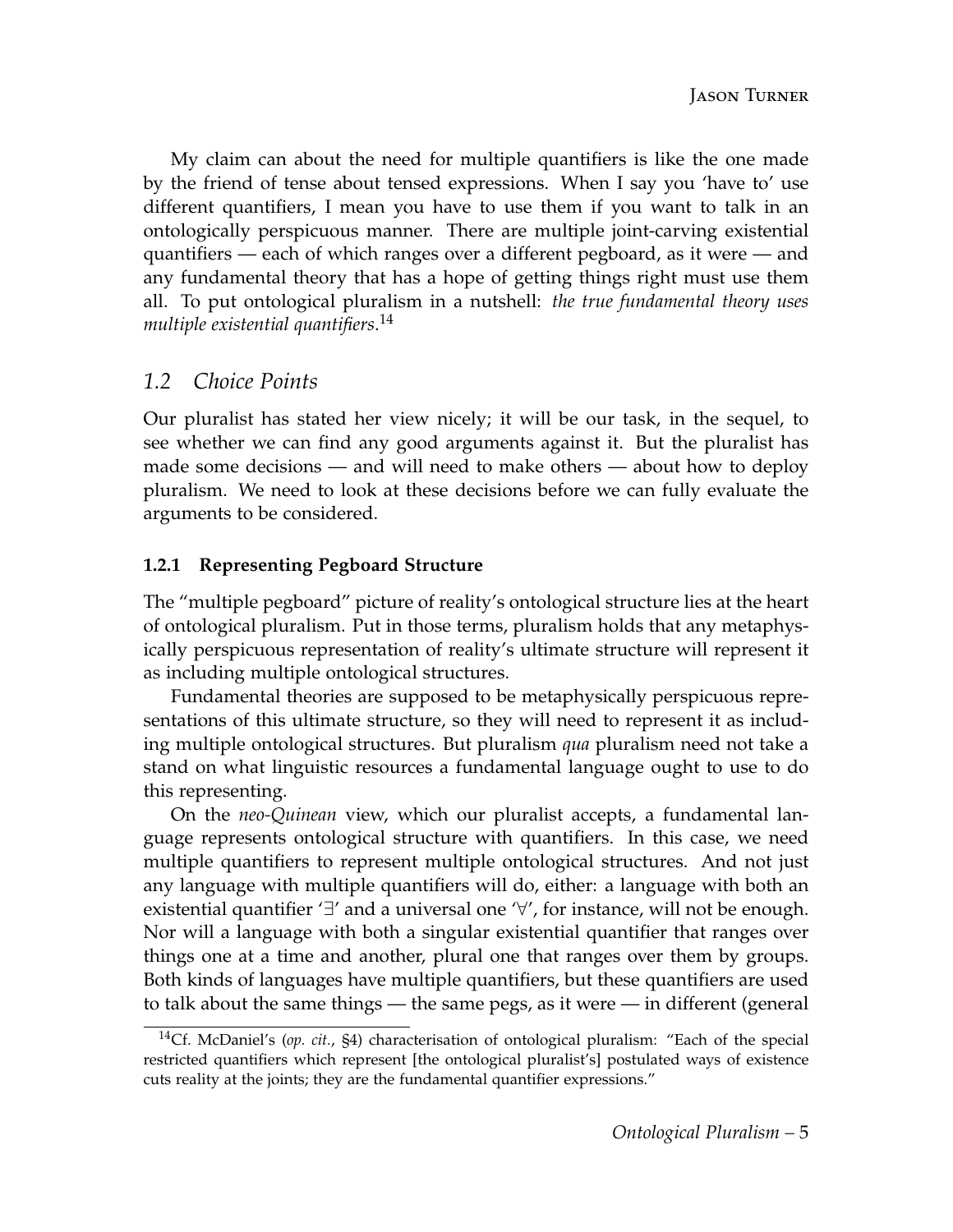vs. particular, or plural vs. singular) ways. An ontologically plural language, which represents reality as having multiple ontological structures, needs instead multiple quantifiers which cannot each be understood as ranging over the same pegboard in different ways but must instead be understood as ranging over different pegboards. A language with multiple singular existential quantifiers, for example, will turn the trick.

Ontological pluralists need not be neo-Quineans. In the *Tractatus*, for instance, Wittgenstein held that the most perspicuous description of reality would analyze quantifiers in terms of names. Accordingly, *neo-Tractarianism* holds that the fundamental theory represents ontological structure with (and only with) names. A neo-Tractarian pluralist represents reality as having multiple ontological structures by using different kinds of names. She holds that there is no single fundamental semantic category of names, but rather two distinct, name-like semantic categories. And to avoid ambiguity, she marks this difference syntactically, perhaps writing the names for abstracta in a different color, or with a different font, or in some other noticeably different way than she writes the names for concreta.

Even though pluralism is consistent with other views about the relationship between language and ontology, we should allow our pluralist friend her neo-Quineanism here. First, as neo-Quineanism has the weight of orthodoxy behind it, nobody can her of hiding her pluralism behind a non-standard thesis about how to represent ontology. Second, neo-Quineanism's main rival, neo-Tractarianism, faces some well-known difficulties.[15](#page-5-0) And third, we can simply say more about the combination of pluralism and neo-Quineanism than about it and neo-Tractarianism. I know some standard arguments against the neo-Quinean version of the view, and can think of a few other non-standard ones. But I have no idea how to argue for or against the view that the fundamental language must have two different categories of names.

#### **1.2.2 Sorting**

Our pluralist must also decide how her multiple quantifiers will interact with her fundamental language's other resources. She has, broadly, two options. *Multisorted* languages assign each variable and name a specific 'sort', and allow each position of each predicate to take an argument only of a specified sort. For instance, if  $\exists$ <sup>1</sup>' were a type-1 quantifier supposed to range over concreta and 'is prime' were a type-2 predicate restricted to abstracta, then a sentence of the

<span id="page-5-0"></span><sup>&</sup>lt;sup>15</sup>It does not seem to allow for contingently existing objects, for instance; see Russell, Lecture 5 of *The Philosophy of Logical Atomism and Other Essays, 1914–19*, John G. Slater (ed.) (London: Allen & Unwin, 1986), and A. P. Hazen, "A Fallacy in Ramsey," *Mind* XCV, 380 (1986): 496–498.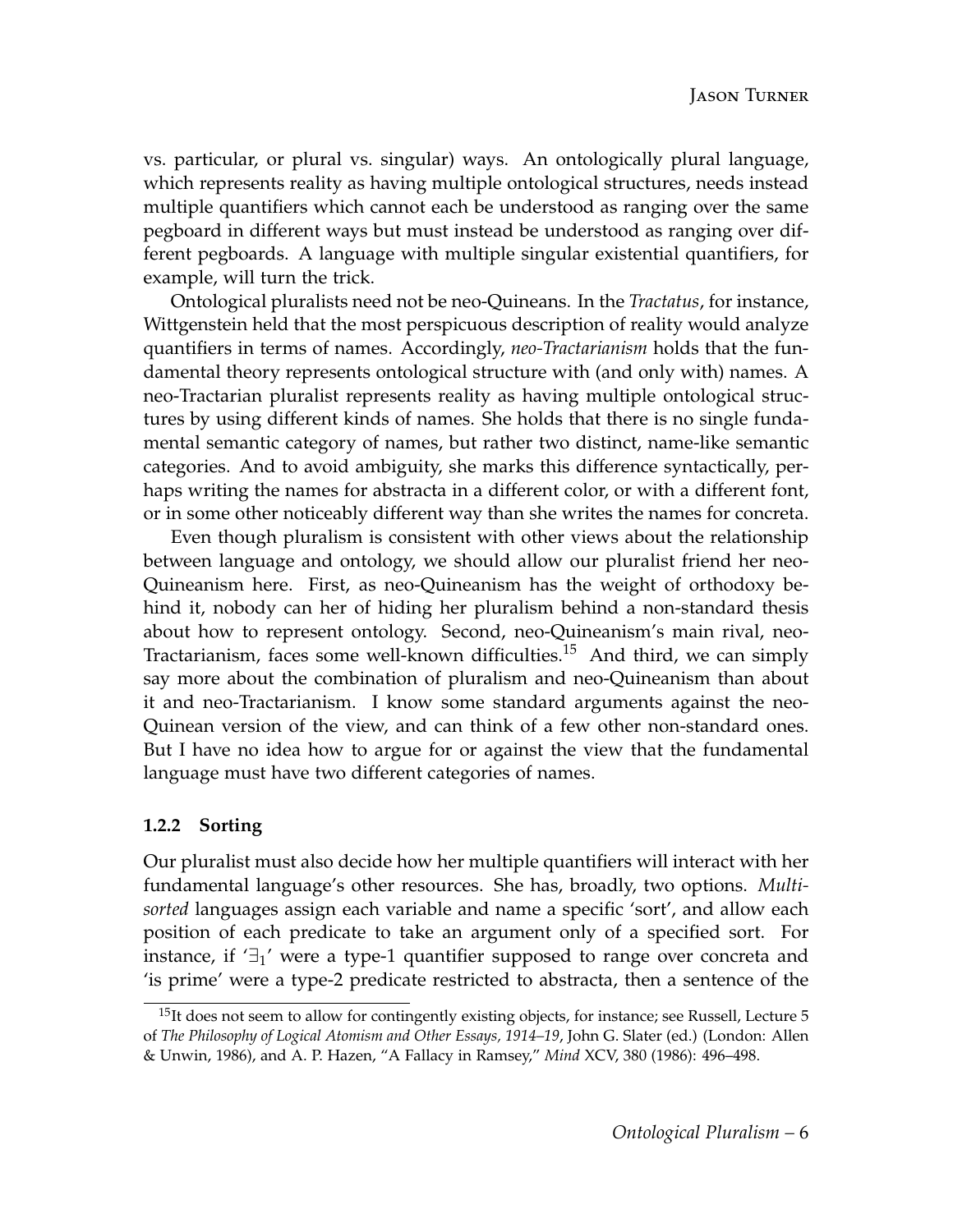form  $\lceil \exists_1 x(x \text{ is prime}) \rceil$  would not be well-formed.<sup>[16](#page-6-0)</sup> Either the variable *x* would be the sort that  $\exists$ <sup>1</sup> can bind, in which case it could not be an argument for 'is prime', or it would be the sort allowed as an argument for 'is prime', in which case '∃1' could not bind it. *Single-sorted* languages, by contrast, place no sorting restrictions on predicates and terms: each quantifier may bind any variable, and any variable or name can show up in any predicate position.

If she has sorted variables, a plurlaist could in principle do away with multiple quantifiers, letting the variables do all the ontologically plural work instead. In this case, a sentence of the form  $\exists x_1(x_1 \text{ is } F)$ <sup> $\exists$ </sup> would say that an F exists in one way, and  $\Box x_2(x_2)$  is G)<sup> $\Box$ </sup> would say that a G exists in another. And even if she did not want sorting restrictions on her names and predicates, she could still do away with multiple quantifiers by trading them in for sorted variables in an otherwise unsorted language.

We might wonder whether trading quantifiers for sorted variables represents a significant philosophical decision. I suspect that our answer will depend in part on what we think of variables' semantic function. If they are semantically empty, syntactically separated 'extensions' of the quantifiers themselves,<sup>[17](#page-6-1)</sup> then the decision will be mere bookkeeping — no more significant than the decision of whether to write the indices for our quantifiers as subscripts or superscripts. But if variables play a more semantically heavyweight role than that,  $18$ sorting the variables rather than the quantifiers may represent sympathies in line with some other view of the language/ontology relationship. We will here focus on multiple-quantifier pluralism, but everything said below in its defense could equally well be said in defense of a pluralism that differed only by sorting the variables instead.

That said, a pluralist still needs to decide whether her language will be singleor multi-sorted. Multi-sorted languages have some nice features; for instance, they help respect the intuition that a sentence such as

<span id="page-6-3"></span>(1) The number seven is red,

is not just false but meaningless, since a multi-sorted rendering of [\(1\)](#page-6-3) is syntacti-cally ill-formed.<sup>[19](#page-6-4)</sup> And by assigning each name a sort, the multi-sorted pluralist

<span id="page-6-0"></span><sup>16</sup>A word on notation: italicized symbols are metasyntactic variables ranging over symbols of the commonly associated type. (We assume the object language has no italicized expressions.)  $'J'$ , for instance, ranges over existential quantifiers, and '*x*' ranges over variables. '*F*' is a functor that combines with names or variables to range over expressions using those names or open in those variables. Quinean corner-quotes are sometimes omitted when no risk of confusion arises.

<span id="page-6-1"></span><sup>17</sup>Cf. David Kaplan, "Opacity", in Lewis E. Hahn (ed.), *W. V. Quine*, (La Salle, Ill.: Open Court, 1986), 229–289, p. 244.

<span id="page-6-4"></span><span id="page-6-2"></span><sup>&</sup>lt;sup>18</sup>As they do in, e.g., Kit Fine, 'The Role of Variables', THIS JOURNAL C (2003): 605-631. <sup>19</sup>Thanks here to Marc Moffett and Cian Dorr.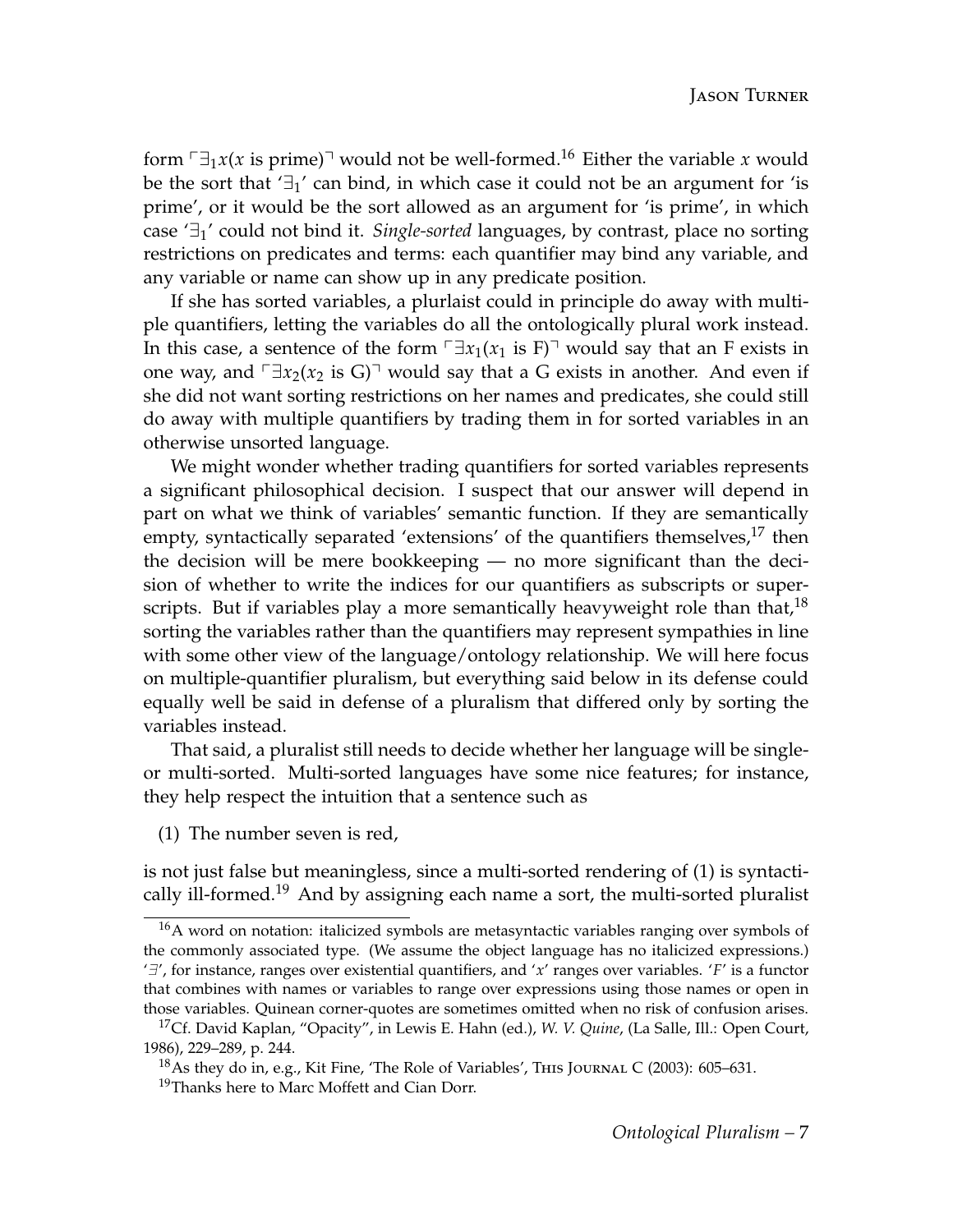can accommodate certain Tractarian sympathies: the differences between ontological structures will not be captured just by different quantifiers, but also by different categories of names.

But we will focus here on single-sorted pluralism. First, although some pluralists may like multi-sorted languages, not all will. A pluralist who wants one ontology of sets and another of non-sets will, if she wants sets to have both other sets and non-sets as members, need a set membership predicate '∈' that can take variables assigned to non-sets as well as variables assigned to sets as its first argument.

Second, single-sorted pluralism is harder to defend than multi-sorted. Certain arguments (e.g., those in §[§2](#page-8-0) and [5\)](#page-20-0) are not easily formulated against a multisorted pluralism. On the other hand, I know of no arguments against multisorted pluralism that would not also work against the single-sorted variety. So a defense of single-sorted pluralism is, in passing, a defense of multi-sorted pluralism, whereas a defense only of the multi-sorted kind would leave single-sort pluralists out in the cold.

This decision also helps us avoid other difficult questions. Our pluralist's two quantifiers can take variables of the same type, so they will bind variables that go into the same sorts of positions. We will thus not consider higher-order languages, which have one quantifier that binds variables in name position and another that binds variables in predicate position.

Philosophers disagree about whether such languages should count as ontologically plural. Well-entrenched philosophical tradition, extending back to Frege, suggests that they do: higher-order quantifiers range over an ontology of 'unsaturated', predicate-like 'concepts'; lower-order ones range over 'saturated' objects.<sup>[20](#page-7-0)</sup> But this tradition has recently been challenged by those who hold that, if predicates do not denote predicate-like 'unsaturated' things, quantifiers that bind predicate-variables do not range over predicate-like 'unsaturated' things either.<sup>[21](#page-7-1)</sup> By restricting our attention to single-sorted (and thus same-order) languages, we leave this delicate issue for another day.

<span id="page-7-0"></span><sup>20</sup>*Function and Concept* (Jena: Hermann Pohle, 1891), and "On Concept and Object," *Vierteljahrsschrift für Wissenschaftliche Philosophie* XVI (1892): 192–205.

<span id="page-7-1"></span><sup>21</sup>E.g., Agustín Rayo and Stephen Yablo, "Nominalism through De-Nominalization," *Noûs* XXXV, 1 (2001): 74–92; and Timothy Williamson, "Everything," *Philosophical Perspectives* XVII (2003): 415–465.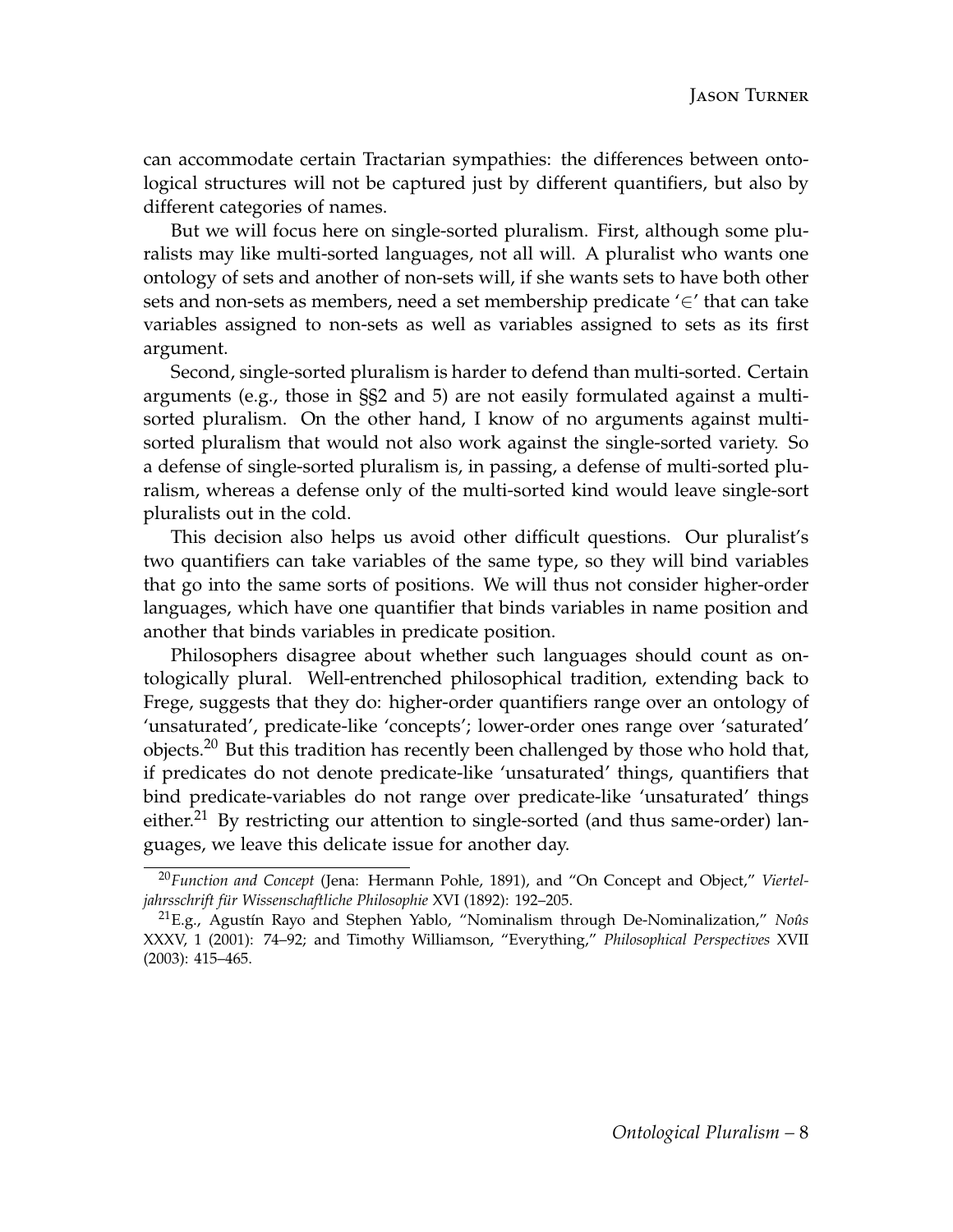### <span id="page-8-0"></span>2 The Disjunctive Quantifier Argument

Once the view is fully articulated and the incredulous staring is done, philosophers generally respond to ontological pluralism with: "Look, you can use  $\exists_1$ ' and  $\exists_2$ ' to define a new quantifier,  $\exists$ <sup>\*</sup>', as follows:

$$
(2) \quad \Box^* x F(x) =_{\mathrm{df.}} \Box x F(x) \lor \Box_2 x F(x) \Box
$$

Once you do, you see that  $\exists_1'$  and  $\exists_2'$  are restrictions of it. And, as we all know, if we want to find out what there is, we look to our *unrestricted* quantifiers and ignore the restricted ones. So  $\exists_1$ ' and  $\exists_2$ ' do not give you different kinds of being at all. They just quantify over things with the only kind of being — the kind things in the domain of '∃ ∗ ' have."

Metaphysicians commonly insist that our unrestricted, rather than our restricted, quantifiers tell us what there really is. Consider a standard case. I say

<span id="page-8-1"></span>(3) There is nothing in the fridge,

but do not think that I thereby deny those physical theories that tell me I can see the inside of the fridge only thanks to the photons it contains. When I uttered [\(3\)](#page-8-1), I used a quantifier which ignores the photons. I used a quantifier which, thanks to its restrictions, did not tell me the whole ontological story. I used an *ontologically misleading* quantifier.

The ontological pluralist thinks that quantifiers avoid misleading by being fundamental; since she thinks that ' $\exists_1$ ' and ' $\exists_2$ ' are fundamental and ' $\exists^*$ ' isn't, she thinks that '∃\*' is ontologically misleading in a way that '∃<sub>1</sub>' and '∃<sub>2</sub>' aren't.<sup>[22](#page-8-2)</sup> But the argument suggests she is wrong about something — either about what it takes to avoid being ontologically misleading, or about the conditions under which a quantifier can be fundamental. Either way, the argument put more precisely runs:

#### **The Disjunctive Quantifier Argument:**

- (i) ' $\exists_1$ ' and ' $\exists_2$ ' are restrictions of ' $\exists$ <sup>\*'</sup>.
- (ii) If  $\exists$  is an existential quantifier and  $\exists'$  a restriction of  $\exists$ , then  $\exists'$ is more ontologically misleading than  $\exists$ .
- (iii) Therefore,  $'\exists_1'$  and  $'\exists_2'$  are ontologically miselading.

<span id="page-8-2"></span><sup>22</sup>Cf. McDaniel, *op. cit.*, §§3–4. Note that McDaniel responds to the argument below by insisting that restricted quantifiers can be more natural than their unrestricted counterparts and thus denying (ii). While I am sympathetic to this line of thought, I think matters are a bit more complex when s-quantifiers are at issue; see [§2.2](#page-11-0) below.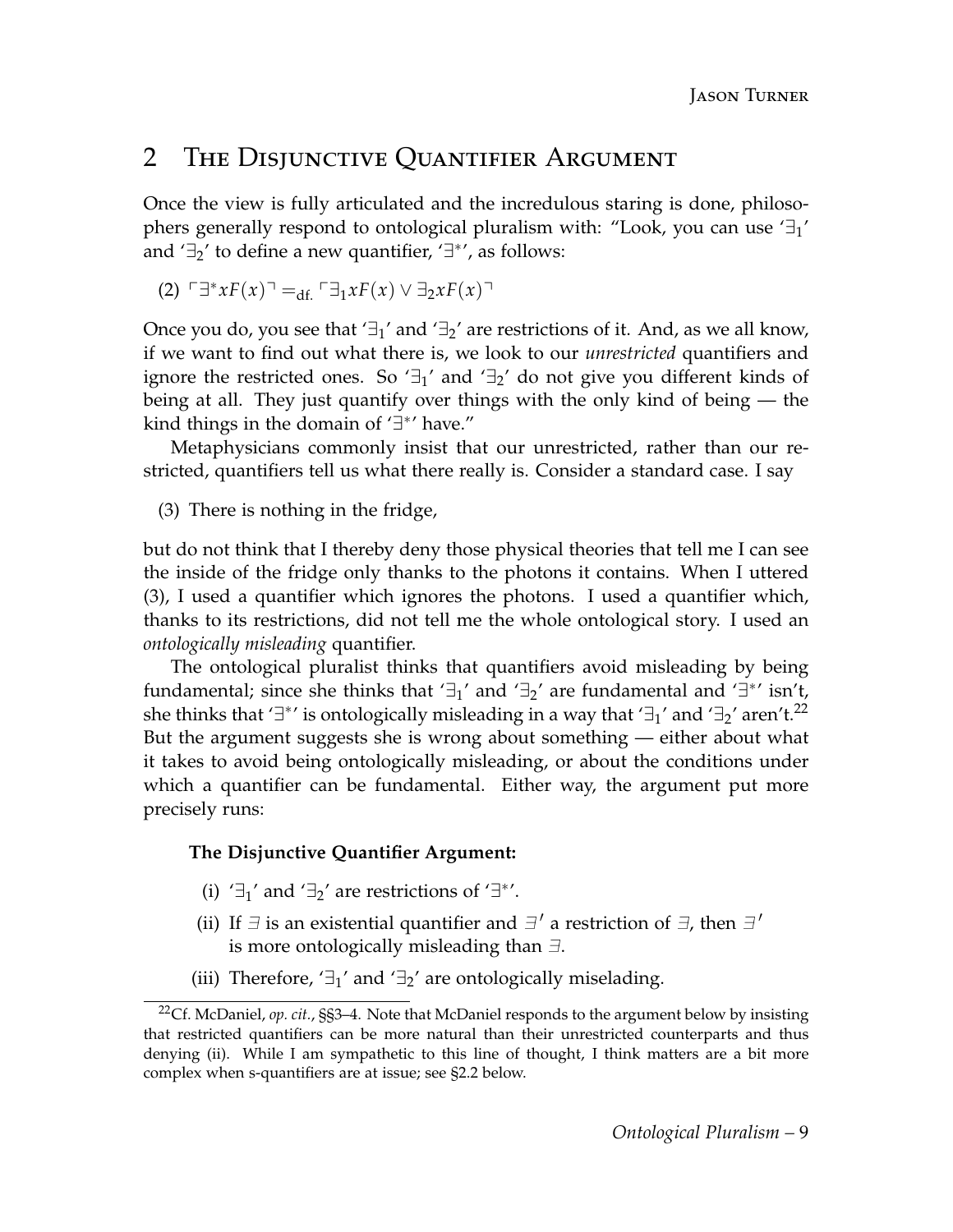And the pluralist ought to agree with her opponent that, if  $\exists_1$ ' and  $\exists_2$ ' are ontologically misleading, they are not fit to tell us what kinds of being there are.

The pluralist can respond to this argument in different ways. Which one she should choose depends on something we have thus far been silent about: what it takes for an expression to count as a *quantifier*. There are two criteria for quantification we might use: the inferential and the semantic. $^{23}$  $^{23}$  $^{23}$ 

According to the inferential criterion, an expression is an existential quantifier if and only if it obeys the right inference rules. Which ones? Existential instantiation and generalization are the usual suspects. If  $\exists$  is an existential quantifier,  $F(x)$  a formula open in *x*, and *t* a name, then these rules roughly say:

Existential Generalization  $F(t) \vdash \exists x F(x)$ 

Existential Instantiation

If  $Q$ ,  $R$ , ..., and  $F(t) \vdash P$ , and if  $t$  does not occur in  $P$ ,  $Q$ ,  $R$ , ..., or  $F(x)$ , then, Q, R, ..., and  $\exists x F(x) \vdash P^{24}$  $\exists x F(x) \vdash P^{24}$  $\exists x F(x) \vdash P^{24}$ 

If an expression satisfies this criterion, call it an *i-quantifier*.

According to the semantic criterion, an expression is an existential quantifier if and only if its semantic function is to say that there is something which satisfies the formula it prefixes.<sup>[25](#page-9-2)</sup> If  $\exists$  is an existential quantifier, its semantics must imply that  $\exists x F(x)$  is true only if there is something that satisfies the open formula  $F(x)$ . If an expression satisfies this criterion, call it an *s-quantifier*.

We should also distinguish two notion of restriction. First, if  $\exists$  and  $\exists'$  are i-quantifiers, then we say that  $\exists$  ' is an *i-restriction* of  $\exists$  iff every formula *F* is such that  $\exists' x F(x)$  entails  $\exists x F(x)$  but not every formula *F* is such that  $\exists x F(x)$  entails  $\exists' x F(x)$ . And second, if  $\exists$  and  $\exists'$  are s-quantifiers, then we say that  $\exists'$  is an *s-restriction* of  $\exists$  iff  $\exists$  ranges over everything  $\exists'$  ranges over, but not *vice versa*.

<span id="page-9-2"></span> $^{25}$ Since we deployed the English 'there is' to state it, the cash value of this characterization depends on what 'there is' meant when we deployed it. [§2.2](#page-11-0) deals with this in detail.

<span id="page-9-0"></span><sup>23</sup>Cf. Lewis, "Tensed Quantifiers," in Zimmerman (ed.), *Oxford Studies in Metaphysics* I (Oxford University Press, 2004), p. 14.

<span id="page-9-1"></span><sup>24</sup>In [§5,](#page-20-0) I will suggest that *t* must meet further conditions before we can generalize; this is one reason these characterizations are rough. Another is that these inference rules, as stated, leave no room for binary existential quantifiers, expressions of the form  $\exists$ (...: \_ \_ \_)' which mean 'some  $\ldots$  is  $\frac{1}{n}$ . (Thanks here to Cian Dorr.) Furthermore, this characterization makes quantification an essentially variable-binding matter: if a symbol doesn't bind variables, it cannot participate in the right inference rules. But the quantifiers in variable-free quantificational logics (e.g., that of Quine's "Variables Explained Away," *Proceedings of the American Philosophical Society* CIV (1960): 343–347) ought to satisfy the inferential criterion, too. We can make the rules sufficiently general, I think, but this is not the place to do it.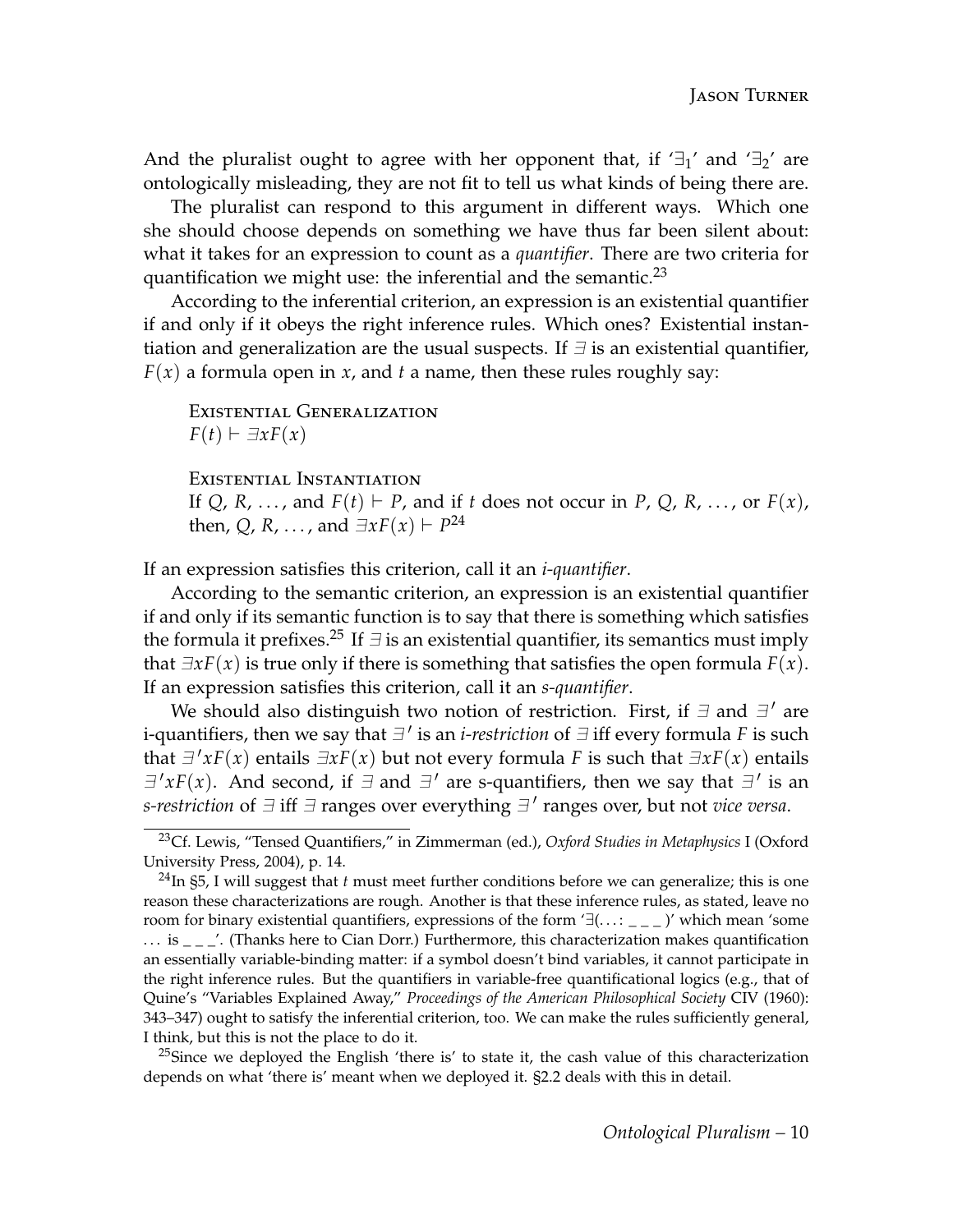Since there are two readings of 'quantifier' (and 'restriction'), there are two readings of the argument; the pluralist's response is different depending which one we choose. We will look at each in turn.

### *2.1 Inferential Quantifiers*

The second premise of the Disjunctive Quantifier Argument, on an inferential reading of 'quantifier', says:

(ii-I) If  $\exists$  is an existential i-quantifier and  $\exists'$  an i-restriction of  $\exists$ , then  $\exists$ ' is more ontologically misleading than  $\exists$ .

But (ii-I) is problematic: less i-restricted i-quantifiers are too easy to come by. For any language with an existential quantifier  $\exists$ , we can define a new symbol that acts inferentially like a 'bigger' existential quantifier.

Here's how. First, pick a new symbol, *α*. It will be a 'quasi-name': if we take a sentence with a name in it and replace that name with *α*, we count the resulting expression as a sentence, too. Then, where *R* is any *n*-placed predicate of the language, apply the following definitions: $^{26}$  $^{26}$  $^{26}$ 

- (4)  $\Gamma R(\alpha, \ldots, \alpha) =_{\text{df.}} \Gamma P \vee \sim P$ <sup> $\top$ </sup>, where *P* is some sentence not containing  $\alpha$ ;
- $(5)$   $\Gamma R(t_1, \ldots, t_n)$ <sup> $\top$ </sup> =<sub>df.</sub>  $\Gamma P$  & ∼*P*<sup> $\top$ </sup>, where *P* is some sentence not containing *α* and some but not all of the *t<sup>i</sup>* 's are *α*, and
- $(6)$   $\Box xF(x) = d_f \Box xF(x) \lor F(a)$ .

The first two definitions make *α* act like a name assigned to a peculiar object an object that satisfies all predicates, but (for polyadic ones) only in conjunction with itself. The third definition introduces a new expression '∃<sup>'</sup> which acts like a quantifier that is substitutional with respect to *α* but objectual otherwise.

' $\exists$ ' satisfies the inferential criterion of existential quantification and  $\exists$  counts as an i-restriction of it. So, assuming that (ii-I) is right, '∃ˆ ' less ontologically misleading than  $\exists$  and therefore give us a better picture of what there is. But this can't be right: '∃ˆ ' is just a linguistic trick. We cannot possibly get ontological insight from it. If the language includes the predicate 'is a unicorn',

<span id="page-10-1"></span>(7)  $\exists x(x \text{ is a union})$ 

<span id="page-10-0"></span><sup>26</sup>I adapt the following trick from Williamson, *op. cit.*, pp. 441–443. See Cian Dorr, "What We Disagree About when we Disagree About Ontology," in Mark E. Kalderon (ed.), *Fictionalism in Metaphysics* (Oxford University Press, 2005), pp. 256–257, and Sider, "Ontological Realism", §5 for similar tricks.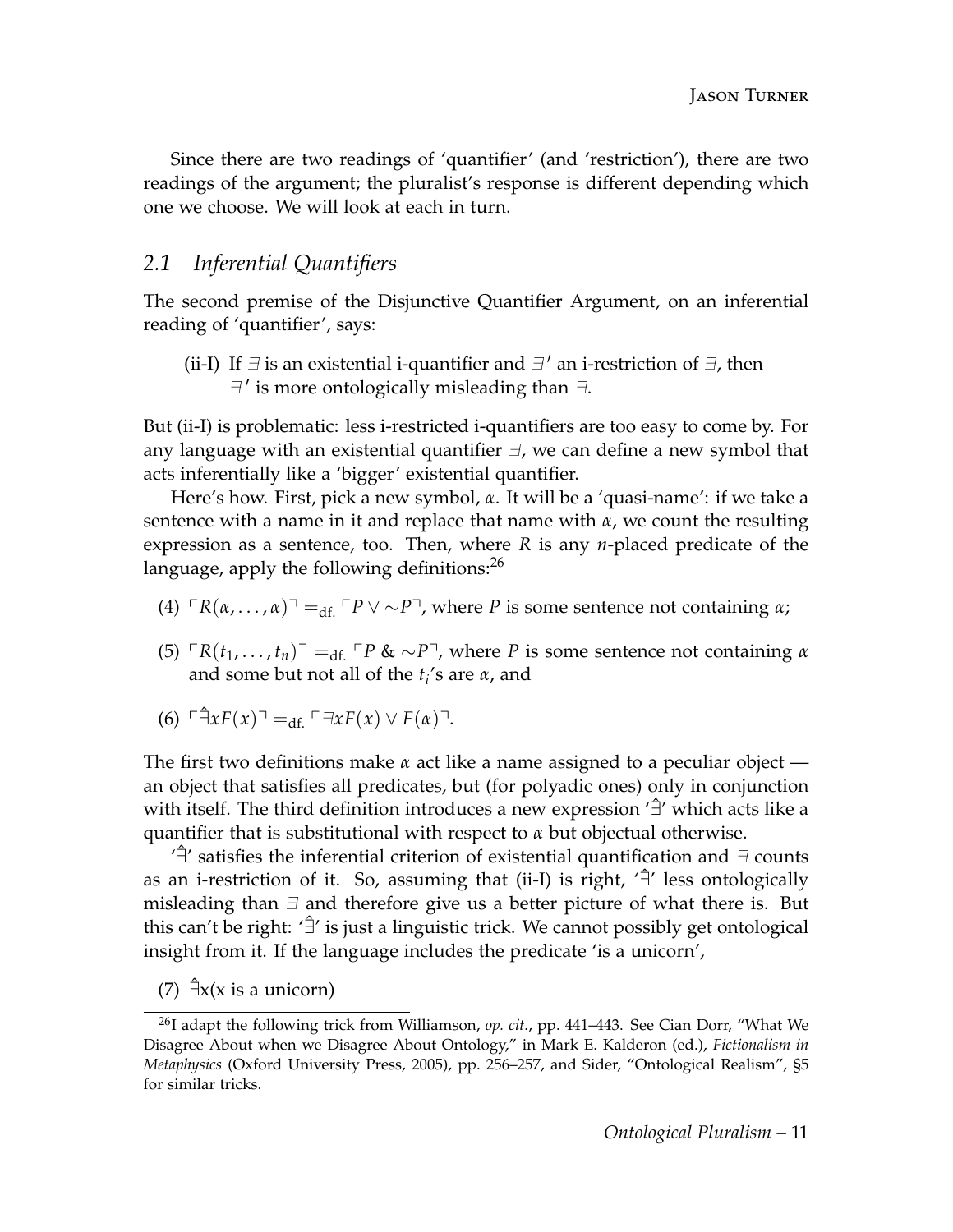is true. But surely we ought not think that, really, there are unicorns after all. There are no unicorns, and any quantifier that seems to say differently is not telling us a straight ontological story. Since (ii-I) says otherwise, we ought to reject it and the inferential Disjunctive Quantifier Argument that relies on it.

An objection: In order for '∃ˆ ' to count as an i-quantifier, *α* needs to count as a name. Otherwise, even if  $Q, R, \ldots, F(t) \vdash P$ , there is no guarantee that  $Q, R, \ldots, \exists x F(x) \vdash P$ . Notice, for instance, that if  $\alpha$  is not a name, then for every name *t*, *F*(*t*)  $\vdash \exists x F(x)$ . But  $\exists x F(x) \forall \exists x F(x)$  — [\(7\)](#page-10-1), for instance, does not entail

(8)  $\exists x(x \text{ is a union})$ .<sup>[27](#page-11-1)</sup>

But (continues the objection), *α* is *not* a name. In order to be a name, an expression must refer to something, and *α* does not. So there is no problem here for  $(ii-I).^{28}$  $(ii-I).^{28}$  $(ii-I).^{28}$ 

Just as we can distinguish different criteria for quantifiers, we can distinguish different criteria for names. On what we might think of as an inferential (or, at least, syntactic) criterion, an expression counts as a name just in case it plays the right syntactic role. Call expressions that satisfy this criterion *i-names*. But on the semantic criterion, an expression counts as a name just in case there is something that it refers to. Call expressions that satisfy this criterion *s-names*.

On what we might call the *pure inferential criterion*, an expression is a quantifier if and only if it obeys the right inference rules, where any appeal to 'names' in those rules is to be understood as an appeal to i-names. But on what we might call a *mixed criterion* for quantification, an expression has to obey the inference rules where the 'names' in the rules are understood as s-names.

If 'quantifiers' in (ii) are understood as pure i-quantifiers, then the premise remains problematic. If 'quantifiers' are understood instead as s-quantifiers, the situation is more subtle. However, since the mixed criterion has both inferential and semantic elements, it will be useful first to see how the pluralist should respond to the Disjunctive Quantifier Argument understood as talking about purely semantic quantifiers. Once we see what the pluralist should say to that argument, we will be in a position to see what the pluralist should say about mixed i-quantifiers, too.

### <span id="page-11-0"></span>*2.2 Semantic Quantifiers*

If 'quantifiers' in the Disjunctive Quantifier Argument are interpreted semantically, pluralists ought to accept (ii). But premise (iii) then becomes

<span id="page-11-1"></span><sup>&</sup>lt;sup>27</sup>If *α* counts as a name too, though, then this counterexample is blocked: existential instantiation will license the inference from *Q*, *R*, . . . , *F*(*t*) to *P* only if *t* could be *any* name, *α* included.

<span id="page-11-2"></span><sup>&</sup>lt;sup>28</sup>Thanks to Matti Eklund for pressing me on this objection.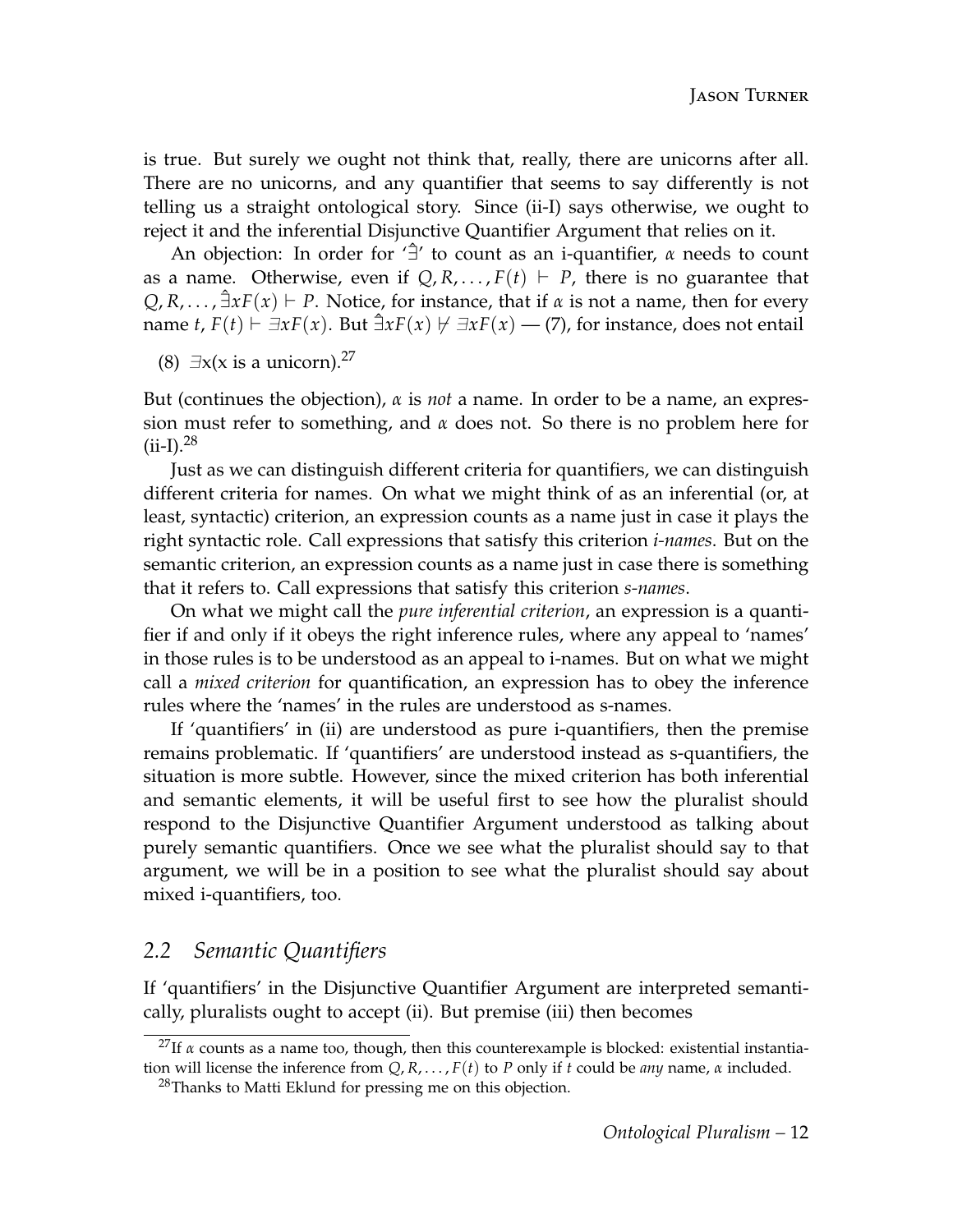(i-S)  $'\exists_1'$  and  $'\exists_2'$  are s-restrictions of  $'\exists^{*'}$ .

A pluralist ought to deny that '∃<sup>\*</sup> is an s-quantifier at all, and so ought to deny that  $\exists$ <sup>1</sup> and  $\exists$ <sub>2</sub>' are s-restrictions of it. Her denial of this depends on the fact that we used 'there are' in stating the semantic criterion for names; once we see what our use of 'there are' meant in this context, we will see why '∃<sup>\*'</sup> is not, by the pluralist's lights, an s-quantifier.

The following thought may tempt us: "Well, we were speaking English when we formulated the criterion. And 'there are' is an expression of English. So we must have meant whatever 'there are' means in English when we said what it took for an expression to be an s-quantifier. $129$  $129$  But we should be careful. We may indeed have been speaking English when we stated the criterion, but it is not obvious that this by itself settles what our 'there are' meant.

Let me explain. Almost every English speaker will, in certain situations, happily assent to any of:

- <span id="page-12-1"></span>(9) There is something that Ponce de Leon was searching for — the Fountain of Youth — that doesn't exist.
- (10) There is a dearth of beer in the fridge.
- <span id="page-12-2"></span>(11) There are some hairstyles that have gone out of fashion.
- <span id="page-12-4"></span>(12) There are three chairs in the lounge.

In their philosophical moments, however, most metapnysicians will insist that

<span id="page-12-5"></span>(13) There are no dearths, hairstyles, or non-existent objects,

which seems to contradict  $(9)$ – $(11)$ . And at least some metaphysicians have argued that

<span id="page-12-6"></span>(14) There are no chairs,  $30<sup>30</sup>$  $30<sup>30</sup>$ 

which seems to contradict [\(12\)](#page-12-4).

On the one hand, there is pressure to think that  $(9)$ – $(12)$  are sometimes true. On an attractive picture of language, we can think of the contents of our assertions as being fixed by an ideal interpreter. This interpreter, omniscient of all

<span id="page-12-0"></span><sup>29</sup>See, for instance, Peter van Inwagen, *op. cit.*, pp. 238–240 and "Quantification and Fictional Discourse," in Anthony Everett and Thomas Hofweber (eds.), *Empty Names, Fiction, and the Puzzles of Non-Existence* (Stanford: CLSI, 2000), pp. 237–238.

<span id="page-12-3"></span><sup>30</sup>E.g., van Inwagen, *Material Beings* (Ithaca, N.Y.: Cornell University Press, 1990), and Merricks, *op. cit.*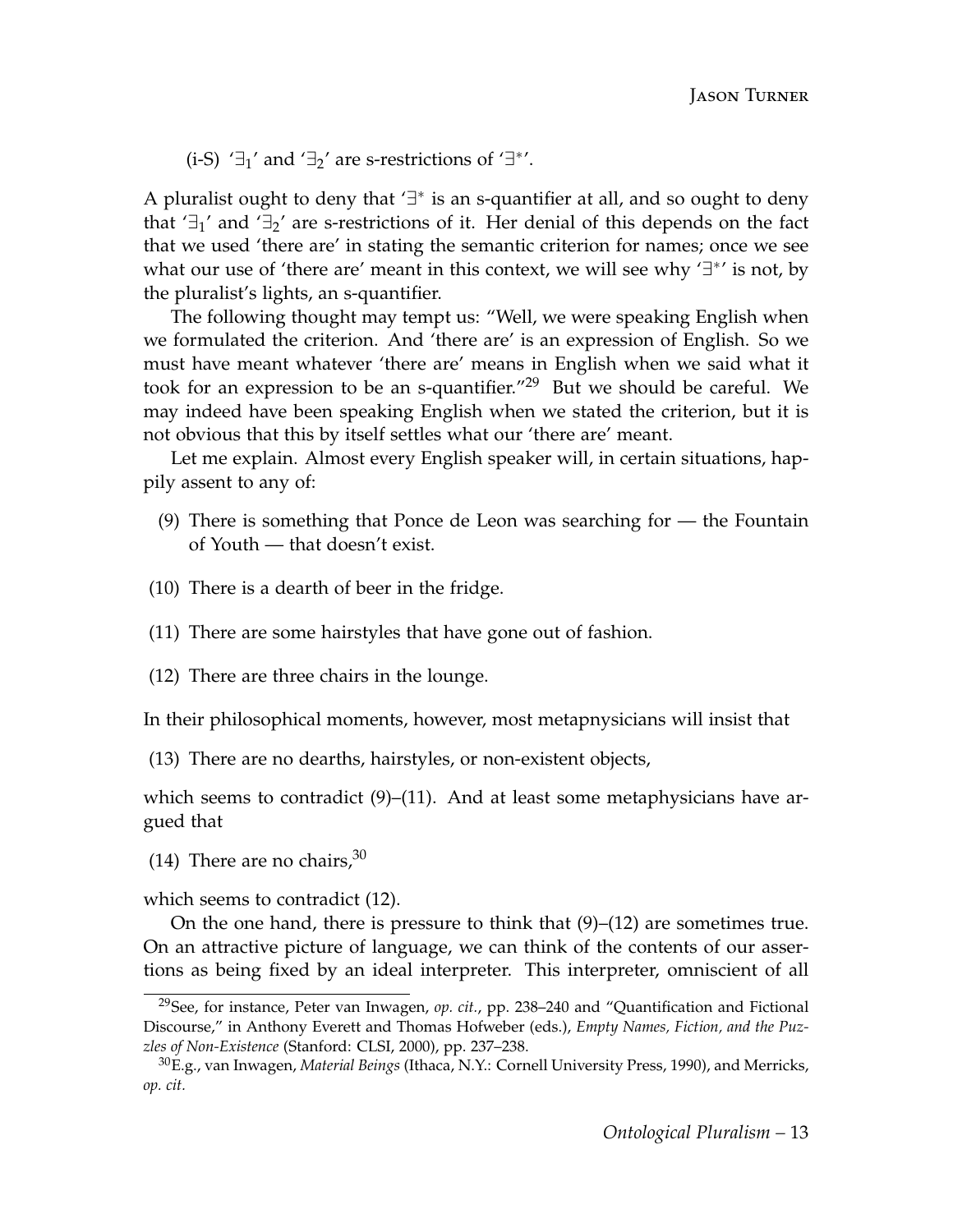non-semantic facts, observes our behaviour (linguistic and otherwise) and assigns content to our assertions *charitably*: in a way that best makes sense of what we were up to in asserting them. But on this picture of language, it is difficult to see why the ideal interpreter would assign [\(9\)](#page-12-1)–[\(12\)](#page-12-4) contents that made them always false. English speakers use these sentences in and only in certain welldefined circumstances — ones we can know we are in without doing any difficult ontology — and so an ideal interpreter can best make sense of these assertions by giving them a content true in just those circumstances.

On the other hand, to conclude on this basis that philosophers are mistaken when they assert [\(13\)](#page-12-5) and [\(14\)](#page-12-6) would be to give too much philosophical weight to ordinary folk's unreflective utterances. Metaphysicians conclude [\(13\)](#page-12-5) and (sometimes) [\(14\)](#page-12-6) on the basis of deep and often difficult philosophical reflections; surely the vulgar cannot trump these reflections merely by speaking in recalcitrant ways.

Fortunately, we can grant that the folk speak truly when they utter  $(9)$ – $(12)$ , and that philosophers speak truly when they utter [\(13\)](#page-12-5) and (perhaps) [\(14\)](#page-12-6). The attractive interpretavist picture of language gives us reason to think that, unlike ordinary folk in their unreflective moments, metaphysicians, in their reflective uses of 'there are', should be interpreted as trying to use a fundamental quantifier — the metaphysically perspicuous quantifier of a fundamental language.

When ordinary folk utter [\(12\)](#page-12-4), for instance, their behavior suggests they do not want their utterances to be sensitive to the world's ultimate ontological structure. Someone joins his friends at a dinner table; they happily say "There is an extra chair here; have a seat", and do not waste time wondering whether there are instead only some particles all arranged chairwise. Non-philosophers will not take high-falutin' philosophical principles to be even *relevant* to what they said: if they are in a situation where some particles are arranged chairwise, they take it as granted that their utterance's conversational purpose has been fulfilled.

By contrast, metaphysicians are not similarly confident when they utter [\(14\)](#page-12-6). Even those who believe careful consideration establishes its falsity are willing to seriously entertain it, take their assertions to be warranted only thanks to the presence of particles arranged chairwise plus some non-trivial metaphysical theses, and are disposed to retract their denial upon coming to believe other high-level theoretical claims.

Furthermore, the types of evidence philosophers take to be relevant to the truth of [\(14\)](#page-12-6) and its ilk, uttered in reflective circumstances, suggest they intend to latch onto reality's ultimate ontological structure with their use of 'there are'. Philosophers have argued against various ontological views on the grounds that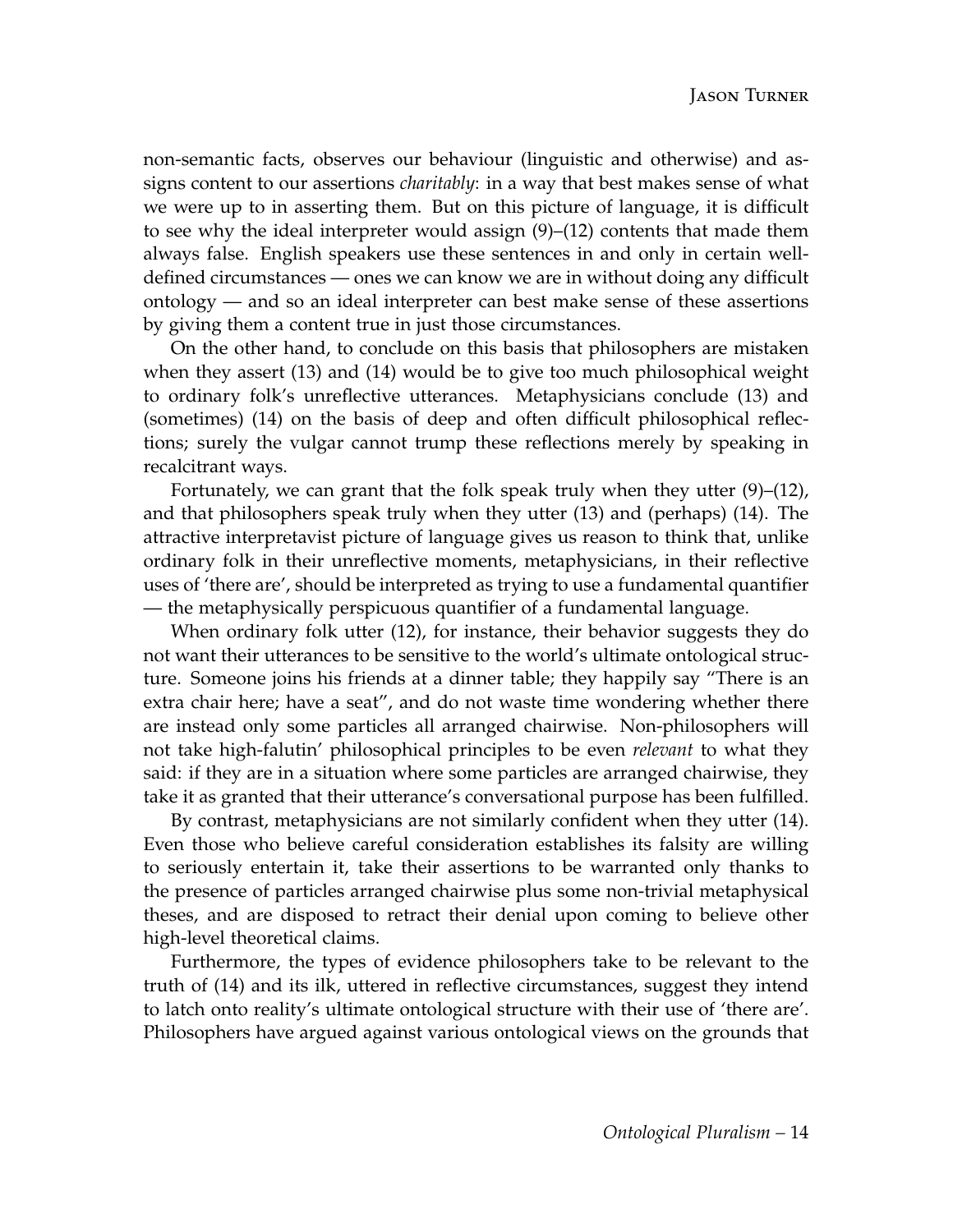they are objectionably arbitrary, $31$  anthropocentric, $32$  or otherwise ungainly. Likewise, other high-level theoretical considerations, such as general principles about causation<sup>[33](#page-14-2)</sup> or supervenience,<sup>[34](#page-14-3)</sup> have been used to argue for various ontological results. This makes sense if 'there are', used in philosophical contexts, is supposed to express a fundamental, joint-carving quantifier — reality's ultimate structure ought not be arbitrary, anthropocentric, or ungainly, after all — but is mysterious if these uses of 'there are' are not to be so interpreted.

All this suggests that an ideal interpreter can best make sense of us by interpreting philosophers as intending that their uses of 'there are' latch onto a fundamental quantifier — where it is not transparent whether that quantifier produces a truth when attached to predicates 'is a chair', 'is a hairstyle', and so on — and interpreting ordinary uses of 'there are' as whatever they need to mean to make true most ordinary sentences using it. An interpreter might do this in any number of ways — by making 'there are' ambiguous or polysemous, by making it context-sensitive in certain ways,  $35$  or by adding a slot for an un-uttered, contextually specified domain restrictor in our sentences.<sup>[36](#page-14-5)</sup> The exact semantic details will not matter here, and for simplicity I will pretend the ideal interpreter interprets us as having two subtly different but largely overlapping languages: *philosophers' English*, in which 'there are' is expected to have a fundamental meaning, and *ordinary English*, in which it is not.

When we stated the semantic criterion for quantification, we were not speaking ordinary English — we were (and still are) speaking philosophers' English. So to be an s-quantifier is to range over things that a fundamental, joint-carving quantifier ranges over and say of those things that they satisfy the postfixed formula.

If ontological pluralism is false, then the philosophical 'there are' has as a semantic value the one unique fundamental quantifier. But if ontological pluralism is true, then there are two potential candidate semantic values for the philosophical 'there are': ' $\exists_1$ ' and ' $\exists_2$ '. What happens to its semantic value then?

The philosophers' 'there are' is similar in many ways to a technical, theoretical term. We can think of it as having been implicitly introduced the way theoretical terms are often explicitly introduced: by reference to some theoretical role. We

<span id="page-14-0"></span><sup>31</sup>E.g., van Inwagen, *op. cit.*, pp. 66–69; Merricks, *op. cit.*, pp. 41–42.

<span id="page-14-2"></span><span id="page-14-1"></span><sup>32</sup>E.g., van Inwagen, *op. cit.*, pp. 124–125; Sider, *Four-Dimensionalism*, pp. 156–157 <sup>33</sup>Merricks, *op. cit.*, chapter 3.

<span id="page-14-3"></span><sup>34</sup>E.g., Mark Heller, *The Ontology of Physical Objects* (Cambridge University Press, 1990), pp. 30–32; Michael Burke, "Copper Statues and Pieces of Copper," *Analysis* LII (1992): 12–17.

<span id="page-14-4"></span><sup>&</sup>lt;sup>35</sup>Cf. Terry Horgan and Mark Timmons, "Conceptual Relativity and Metaphysical Realism," *Philosophical Issues* XII (2002): 74–96, Part II.

<span id="page-14-5"></span><sup>36</sup>See Jason Stanley and Zoltán Szabó, "On Quantifier Domain Restriction," *Mind and Language* XV, 2 (2000): 219–261.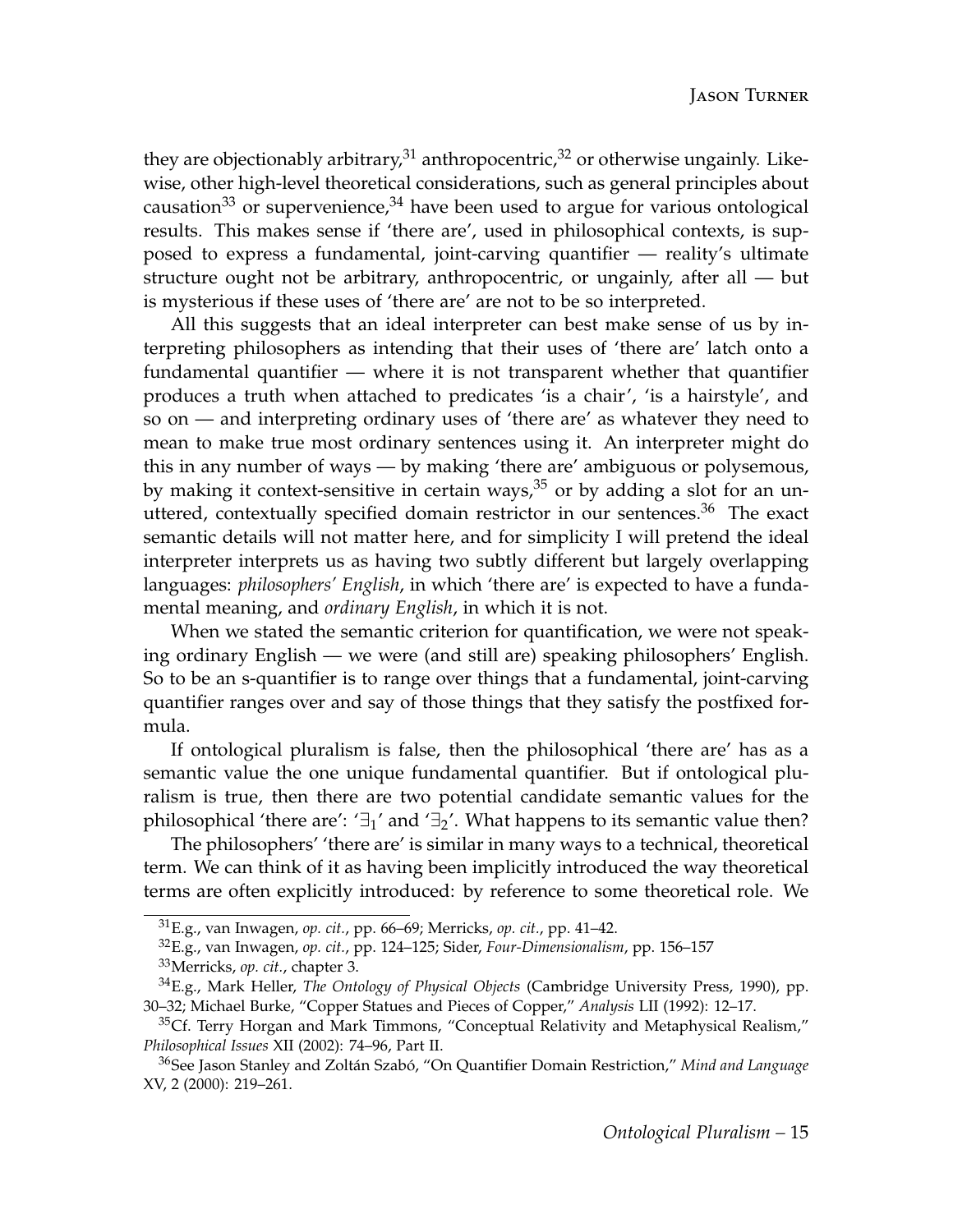introduce 'electron' for the players of the electron role, 'quark' for the players of the quark role, 'mass' for the player of the mass role, etc.<sup>[37](#page-15-0)</sup> By intending the philosophical 'there are' to get at the metaphysically important core of the folk's counterpart term, we essentially introduce it as the player of the fundamentalquantifier role.[38](#page-15-1)

Sometimes many things each play a given theoretical role, or at least come very close to playing it and no closer than any of the others. Relativity taught us, for instance, that nothing plays the role Newtonian mechanics assigned to 'mass'. As it turns out, two relativistic properties — *relativistic mass* and *proper mass* each come very close to playing that role, and closer than any other. In this case, we say that Newton's 'mass' was indeterminate between these two properties. Much of what Newton said using 'mass' was true when it denoted one of these properties or another, and quite a bit of what he said using it was true whichever property it denoted.<sup>[39](#page-15-2)</sup>

According to the ontological pluralist, there are two expressions that come equally close to playing the fundamental quantifier role and closer than any other:  $\exists_1'$  and  $\exists_2'$ . In fact, they each fail to play that role perfectly only because the role calls for uniqueness, and they are not unique. So our ontological pluralist will say that the philosophers' 'there are' is indeterminate between  $\exists_1$ ' and  $\exists_2$ '.

She can precisify the philosophers' 'there are' with 'there  $\text{are}_1$ ' and 'there  $\text{are}_2$ ' and talk accordingly. Since 's-quantifier' was defined in terms of 'there are', she will think that it is likewise indeterminate in meaning, and precisify it by saying that an expression is an s-quantifier<sub>1</sub> iff it says that there are<sub>1</sub> some things which satisfy its postfixed formula, and that it is an s-quantifier<sub>2</sub> iff it says that there are<sup>2</sup> some things which satisfy its postfixed formula. She will also say that an s-quantifier<sub>1</sub>,  $\exists$ , is an s-restriction<sub>1</sub> of another,  $\exists$ ', iff everything<sub>1</sub> ranged over by  $\exists$ ' is ranged over by  $\exists$  but not *vice versa*, and similarly for s-restriction<sub>2</sub>.

Now consider again premise (i), under the semantic interpretation, of the disjunctive quantifier argument. Given the indeterminacy in 's-quantifier' and the like, its precisifications are:

(i-S<sub>1</sub>) '∃<sub>1</sub>' and '∃<sub>2</sub>' are s-restrictions<sub>1</sub> of '∃<sup>\*'</sup>.

(i-S<sub>2</sub>) ' $\exists_1$ ' and ' $\exists_2$ ' are s-restrictions<sub>2</sub> of ' $\exists$ <sup>\*'</sup>.

Since one expression is an s-restriction of another only if both expressions are s-quantifiers, if an expression is an s-restriction<sub>1</sub> of another, they are both squantifiers<sub>1</sub>. An expression is an existential s-quantifier<sub>1</sub> only if its semantic

<span id="page-15-2"></span><span id="page-15-1"></span><sup>38</sup>Cf. Sider, "Ontological Realism", §§5, 11.

<span id="page-15-0"></span><sup>&</sup>lt;sup>37</sup>See Lewis, "How To Define Theoretical Terms," THIS JOURNAL LXVII (1970): 427-446.

 $39$ See Hartry Field, "Theory Change and the Indeterminacy of Reference," THIS JOURNAL LXX (1973): 462–481, and Lewis, "Putnam's Paradox," pp. 58–59.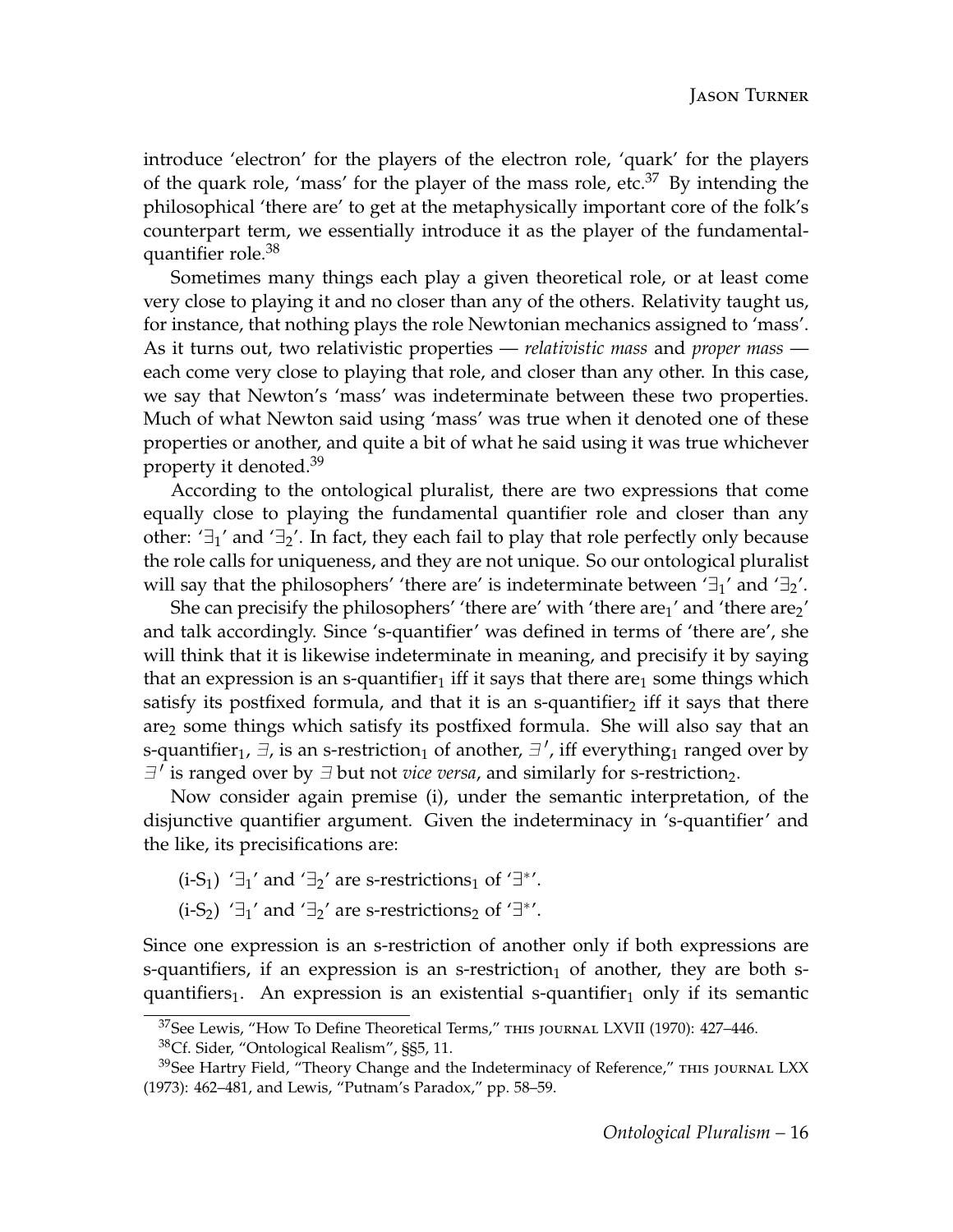function is to say that there is<sub>1</sub> something that satisfies its postfixed formula. But ' $\exists^*$ ' does not say that there is<sub>1</sub> something that satisfies its postfixed formula, so, it is not an s-quantifier<sub>1</sub> and thus not an s-unrestriction<sub>1</sub> of anything else. For similar reasons, it is not an s-quantifier<sub>2</sub> and thus not an s-unrestriction<sub>2</sub> of anything else. So the pluralist will think that (i-S) is false on every precisification and hence false *simpliciter*. She will reject (i-S) outright, and so the Disjunctive Quantifier Argument gives her no reason to reject her pluralism.

Similar remarks apply to the objection in [§2.1.](#page-10-1) On a mixed inferential criterion, an expression will count as a quantifier if and only if it obeys the right inferential roles, where those inferential roles are specified by reference to snames — expressions that name something. But of course this criterion for snames was stated in philosophers' English, where quantifiers are intended to be fundamental. Since the pluralist will insist that 'something' in this language is indeterminate between 'something<sub>1</sub>' and 'something<sub>2</sub>', she will insist that there are two kinds of names: names<sub>1</sub>, which refer to something<sub>1</sub>, and names<sub>2</sub>, which refer to something<sub>2</sub>. Then there will again be two kinds of mixed i-quantifiers; and for reasons that should now be familiar, the pluralist will insist that  $' \exists$ <sup>\*'</sup> is neither kind. Even on the mixed reading, the Disjunctive Quantifier Argument is no threat to the pluralist.

# 3 The Conjunction Argument

When she responded to the Disjunctive Quantifier Argument, the pluralist said that the philosophical 'there are' is indeterminate between the two fundamental quantifiers. But then she is vulnerable to a new argument:

#### **The Conjunction Argument:**

If 'there are' is indeterminate between ' $\exists_1$ ' and ' $\exists_2$ ', you will have to say, along with  $Ryle<sub>1</sub><sup>40</sup>$  $Ryle<sub>1</sub><sup>40</sup>$  $Ryle<sub>1</sub><sup>40</sup>$  that for some F and G, both of

- <span id="page-16-1"></span>(15) There are Fs,
- <span id="page-16-2"></span>(16) There are Gs,

are true, even though

(17) There are Fs and Gs

<span id="page-16-3"></span><span id="page-16-0"></span><sup>40</sup>*Op. cit.*, §1.3.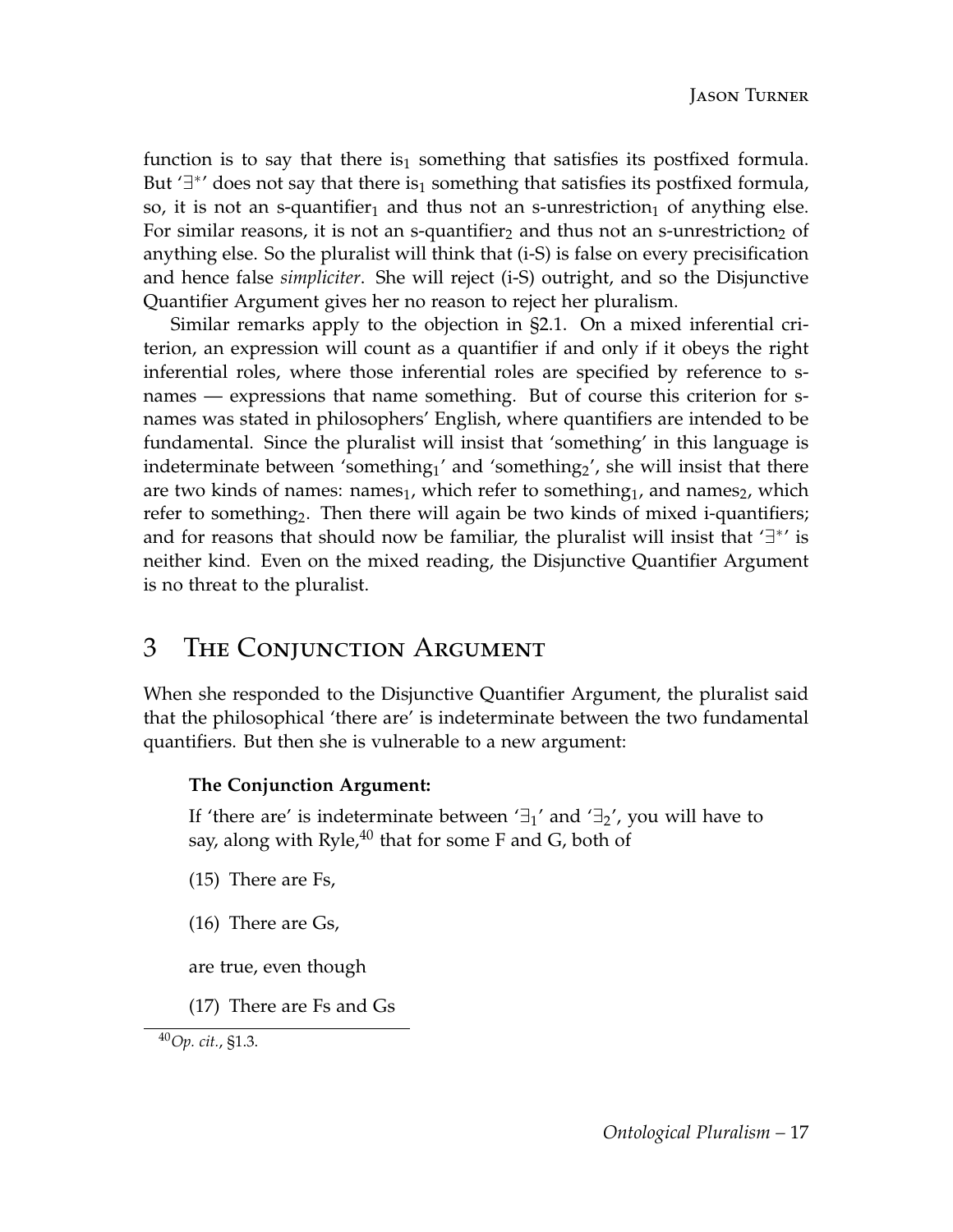is not. But quick reflection on how we use 'there are' reveals that we make inferences of this form all the time. It is implausible that we are systematically mistaken about these inferences, so pluralism must be wrong.<sup>[41](#page-17-0)</sup>

This argument has two readings. According to the first, the pluralist invalidates the (clearly valid) inference from [\(15\)](#page-16-1) and [\(16\)](#page-16-2) to [\(17\)](#page-16-3), and so objectionably revises logic. According to the second, the pluralist makes many (clearly sound) uses of this inference unsound, and so unreasonably accuses us of error.

First Reading: Does the pluralist's claim that the philosophical 'there are' is indeterminate between  $\exists_1'$  and  $\exists_2'$  render the argument invalid? No. If an argument uses an expression indeterminate in the way 'there are' is supposed to be, we might mean either of two things by calling it 'valid'. First, we might mean it is *globally valid*: if each premise is true on every precisification of 'there are', then so is the conclusion. Or we might instead mean it is *locally valid*: for each precisification of 'there are', if the premises are true on that precisification, then so is the conclusion. $42$  But the pluralist will insist that the inference from 'There are*<sup>i</sup>* Fs' and 'There are*<sup>i</sup>* Gs' to 'There are*<sup>i</sup>* Fs and Gs' is valid for each *i*, and the validity — both global and local — of the inference using the philosophical 'there are', indeterminate between these candidates, follows from that.

Second Reading: The pluralist does have to say that certain inferences philosophers tend to make are unsound. Suppose a philosopher, Phil, reasons in a philosophical context as follows:

<span id="page-17-2"></span>(18) There are numbers.

<span id="page-17-3"></span>(19) There are chairs.

<span id="page-17-4"></span>(20) Therefore, there are both numbers and chairs.

The pluralist holds that Phil's conclusion is false on each precisification of 'there are' and hence false *simpliciter*. Although the inference was valid, it is not the case that both of Phil's premises were true; in fact, the pluralist thinks that they were each indeterminate at best.

The Second Reading insists that, by saying this, the pluralist objectionably accuses Phil (and the rest of us) of error. How could we be systematically mistaken about inferences as simple as these?

But this charge works only if our systematic error is *unreasonable* — only if the error Phil made the sort he (and we) ought to have been in a position to avoid

<span id="page-17-0"></span><sup>&</sup>lt;sup>41</sup>Cf. van Inwagen, "Meta-Ontology", p. 237. Thanks to Ted Sider for pressing me on this argument.

<span id="page-17-1"></span><sup>42</sup>See, e.g., Williamson, *Vagueness* (London: Routledge, 1994), pp. 147–148.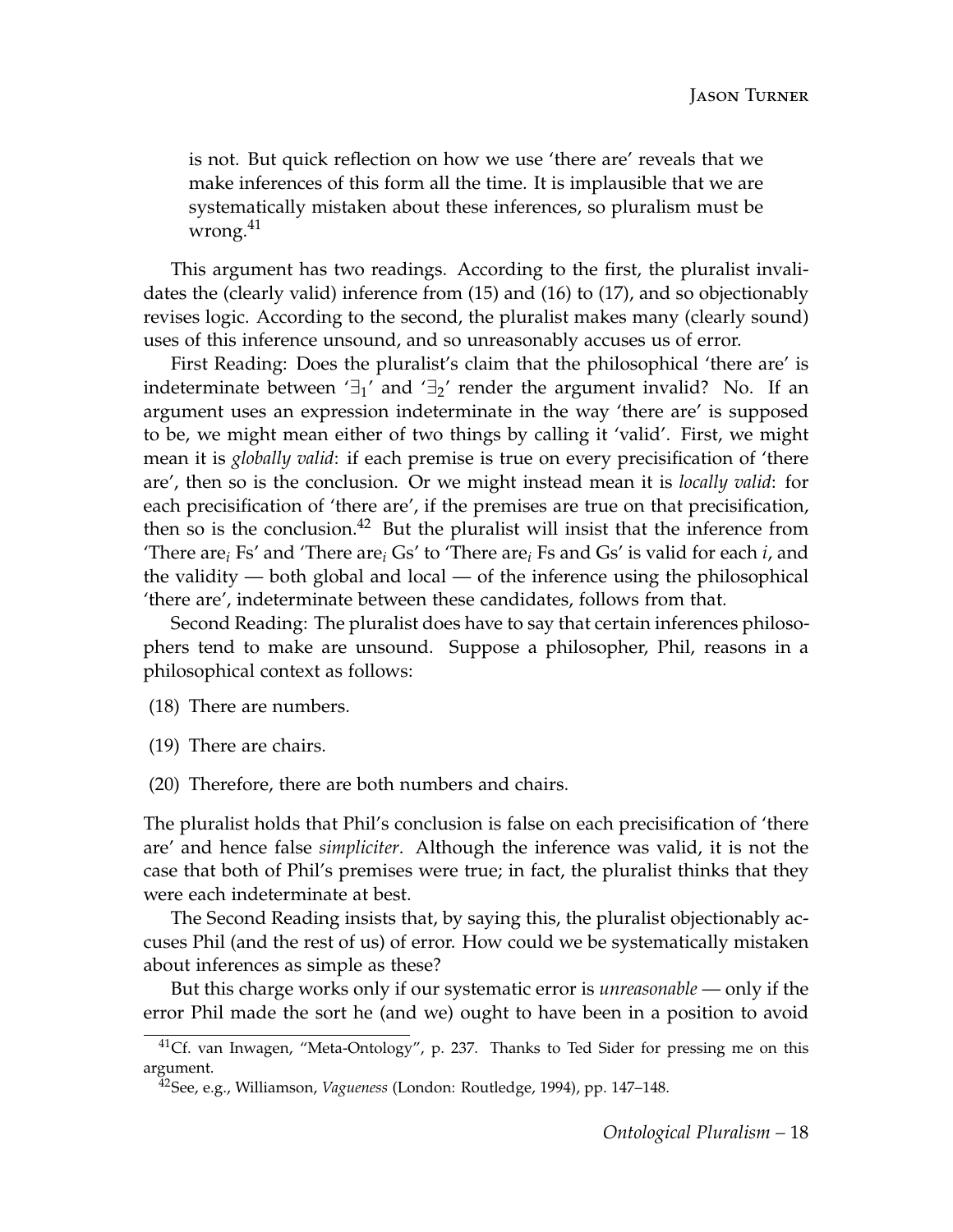in the first place. But, if the pluralist is right, his error is exactly the sort of error he ought to fall into given his metaphysical presuppositions. Since he is not an ontological pluralist, he takes himself to be using a quantifier (roughly extensionally) equivalent to '∃<sup>\*</sup>'. If 'there are' in fact meant this, he would have spoken truly with  $(18)$  and  $(19)$ .<sup>[43](#page-18-0)</sup> It is only his blindness to certain metaphysical facts — facts we should expect him to be blind to, because he does not accept them that lead him to perform the inference. But then there is nothing objectionable in the pluralist's accusing Phil of this sort of error.

Here is another way to see the point. Our pluralist thinks Phil is in a position very similar to the pre-relativistic Newtonian. As noted above, in Newton's mouth, 'mass' was indeterminate between relativistic and proper mass — not because Newton used 'mass' as though he thought it was indeterminate or otherwise semantically underspecified, but because the metaphysics of the situation left it with no single interpretation.<sup>[44](#page-18-1)</sup> But no one would think that Newton's propensity to assert 'Particle *p* has mass *m*' and 'Particle *q* has mass *m*' and move from this to 'Particles *p* and *q* both have mass *m*' — even in situations where *p* only had relativistic mass *m* and *q* only had proper mass *m* — was evidence against relativity. Likewise, we should not think Phil's propensity to assert [\(18\)](#page-17-2) and [\(19\)](#page-17-3), and move from this to [\(20\)](#page-17-4), is any evidence against pluralism.

# 4 Van Inwagen's Counting Argument

Van Inwagen argues against ontological pluralism as follows:

#### **The Counting Argument:**

No one would be inclined to suppose that number words like "six" or "forty-three" mean different things when they are used to count different sorts of objects. The very essence of the applicability of arithmetic is that numbers may count anything: if you have written thirteen epics and I own thirteen cats, then the number of your epics *is* the number of my cats. But [being] is closely tied to number. To say that [there are no unicorns] is to say something very much like saying that the number of unicorns is 0; to say that [there are horses] is to say that the number of horses is 1 or more. The univocacy of number and the intimate connection between number and [being] should con-

<span id="page-18-1"></span><span id="page-18-0"></span> $43$ Modulo various debates about the ontology of numbers and chairs, of course.

<sup>&</sup>lt;sup>44</sup>Compare Hawthorne, "Three-Dimensionalism vs. Four-Dimensionalism," in Zimmerman, Hawthorne, and Sider (eds.), *Contemporary Debates in Metaphysics* (Malden: Blackwell, 2007), p. 267 on the context-sensitivity of 'simultaneous'.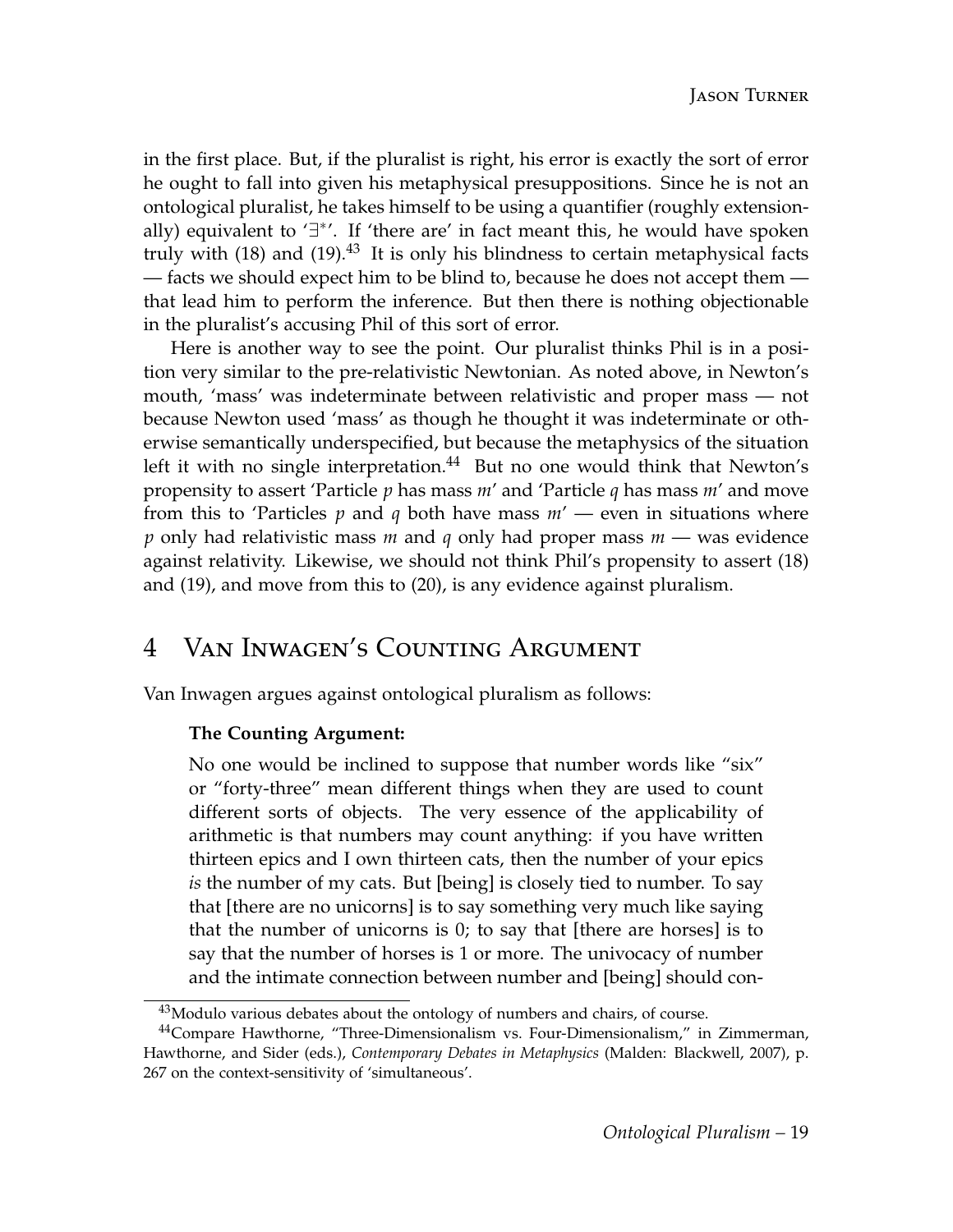vince us that there is at least very good reason to think that [being] is univocal. $45$ 

According to the pluralist, the philosophical 'there are' is indeed equivocal, as it is indeterminate between the various fundamental existential quantifiers. She also recognizes a quantifier expression which is not indeterminate — ' $\exists^*$ ' from  $\S2^{46}$  $\S2^{46}$  $\S2^{46}$  — but this recognition alone won't help her. So long as she grants that the 'there are' in philosophers' English is equivocal, van Inwagen's argument would have her either deny that sentences such as

(21) There are no unicorns if and only if the number of unicorns is zero

are unequivocally true in philosophical English or grant that there is an ambiguity in numerical terms such as 'zero' and 'one'.

Neither option is completely unpalatable, although it is hard to savor the taste of either. Fortunately for the pluralist, she need not choose. Van Inwagen makes a subtle slide in his argument. Grant that even in philosophers' English there is a tight tie between counting and quantification.<sup>[47](#page-19-2)</sup> And grant also that these connections guarantee that, if there are different senses of

(22) There are no unicorns,

then there also must be different senses of

(23) The number of unicorns is zero.

It does not follow, as van Inwagen seems to assume, that there must be different senses of 'zero'. There may instead be different senses of 'the number of'.

To say that the number of Fs is *n* is to say that a certain *numbering* relation holds between something — the Fs themselves, or the property of F-ness, or

<span id="page-19-0"></span><sup>45</sup>Van Inwagen, "Meta-Ontology", p. 236. Having already defended the view that being is the same as existence (pp. 235–236), van Inwagen moves freely between the thesis that *being* is univocal and that *existence* is univocal. The equivalence of being and existence isn't under question here, but for uniformity, I have rephrased what he says using "existence" in quantificational terms instead.

<span id="page-19-2"></span><span id="page-19-1"></span><sup>46</sup>See McDaniel, *op. cit.*, §3.

 $47$ In [§2.2,](#page-12-6) we compared the philosophical 'there are' to an explicitly introduced theoretical term. To extend the comparison further, we might here pretend the Ramsey sentence we used to fix its meaning specified certain ties with numerical quantifiers. For instance, the sentence may have a clause such as  $\sum$  is an existential i-quantifier that is fundamental and  $\Delta$  is a numerical iquantifier where, for any predicate  $\Pi$ ,  $\ulcorner \sim \Sigma x(x \text{ is a } \Pi)$  iff  $\Delta(\Pi, 0)$ <sup> $\urcorner$ </sup> is true. ( $\ulcorner \Delta(\Pi, 0) \urcorner$  is supposed to say, intuitively, that the number of Π-satisfiers is zero.) Then, *ceterus paribus*, pairs of candidate semantic values that respect this tie between numerical and existential quantification are more eligible to be the semantic values of these two quantifiers than pairs that do not.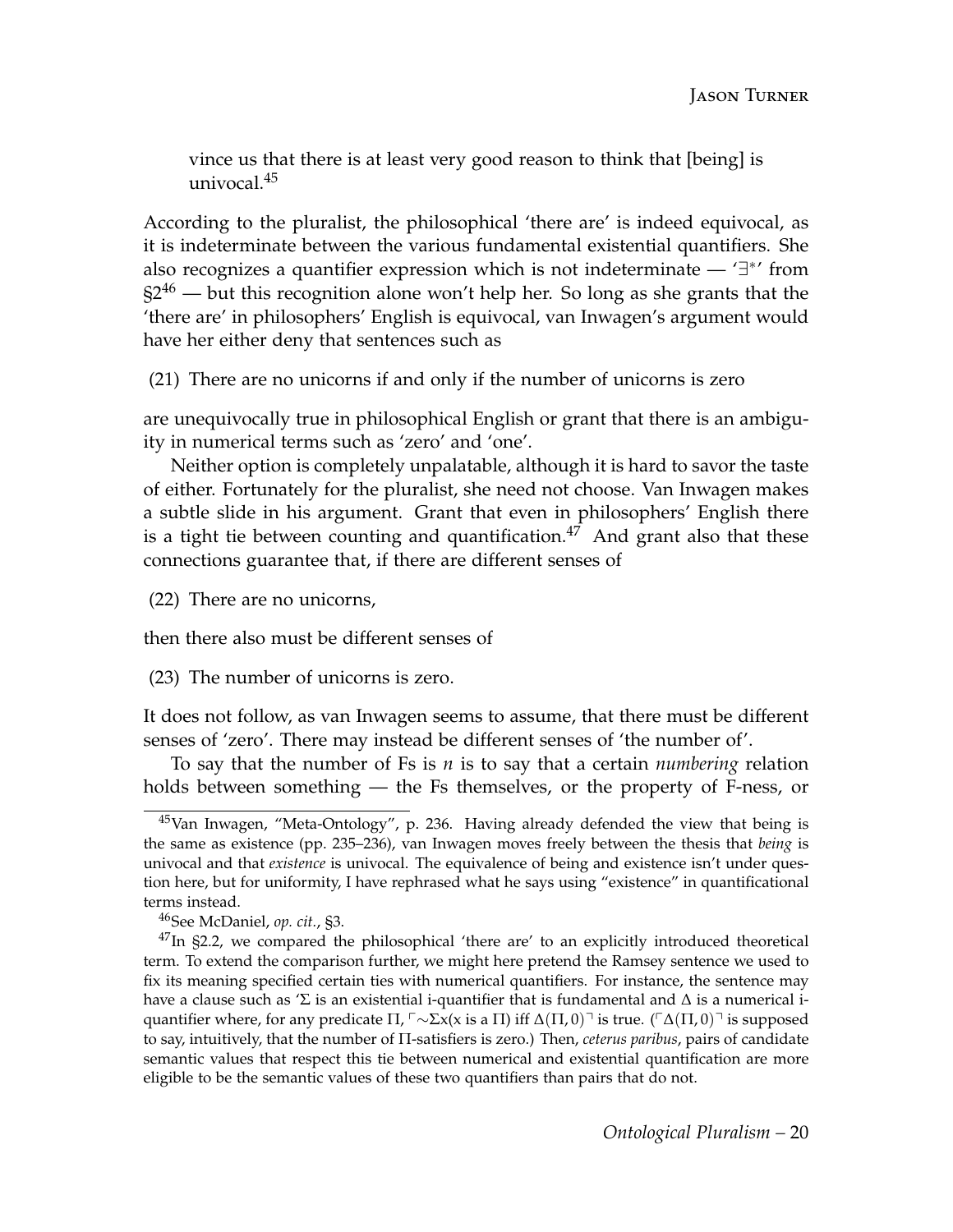what-have-you — and *n*. But, if we think that there are different candidate ways for things to exist, there is nothing particularly embarrassing about thinking that there are different kinds of numbering relations as well. Perhaps when there are $_1$ some Fs, then they number<sub>1</sub> some non-zero number  $n$ , and if there also aren't<sub>2</sub> any Fs, then they number  $2$  zero. There is no ambiguity in the terms for numerical objects, but only in the terms relating these objects to whatever they are counting. This sounds like a perfectly natural extension of ontological pluralism, providing the pluralist a way of preserving the tight tie between counting and quantification without equivocating on numerical terms.

# <span id="page-20-0"></span>5 The 'There Can Be Only One' Argument

According to ontological pluralists, the fundamental theory uses a language with multiple first-order, singular existential quantifiers. But there is an argument, due to Timothy Williamson and Vann McGee, $48$  that in such a language the two quantifiers would be equivalent. The argument runs:

#### **The 'There Can Be Only One' Argument:**

If the pluralist's ' $\exists$ <sub>1</sub>' and ' $\exists$ <sub>2</sub>' are existential quantifiers, they must obey the inference rules appropriate to such quantifiers. If they do, they are provably equivalent. By existential<sub>2</sub> generalization,  $F(t)$   $\vdash$  $\exists_2 x F(x)$ . And by existential<sub>1</sub> instantiation, if  $F(t) \vdash \exists_2 x F(x)$  and *t* does not occur in  $F(x)$ , then  $\exists_1 x F(x) \vdash \exists_2 x F(x)$ . So, since we can always find some term *t* that does not occur in  $F(x)$ ,  $\exists_1 x F(x) \vdash$  $\exists_2 x F(x)$ . Precisely the same argument, with indices swapped, shows that  $\exists_2 x F(x) \vdash \exists_1 x F(x).$ <sup>[49](#page-20-2)</sup>

If the pluralist's quantifiers are indeed provably equivalent, she is in trouble: if whatever one quantifier ranges over is also ranged over by the other, she will find it hard to justify the claim that we really have two ways of being here.

<span id="page-20-1"></span><sup>48</sup>Williamson, "Equivocation and Existence," *Proceedings of the Aristotelian Society* LXXXVIII (1988): 109–127, and "Absolute Identity and Absolute Generality," in Rayo and Gabriel Uzquiano (eds.), *Absolute Generality* (Oxford University Press, 2006); and McGee, "A Rule for Everything," in Rayo and Uzquiano, *op. cit.*

<span id="page-20-2"></span> $49$ The argument is essentially a proof of part of a theorem by J. H. Harris ("What's So Logical About the Logical Axioms?" *Studia Logica* XLI (1982): 159–171), who suggests these inferentially exclusionary properties are what make logical constants *logical*. Neither he, McGee, nor Williamson deploy the argument directly against ontological pluralism. Williamson seem to assume at one point that the following argument would rule out pluralism ("Equivocation and Existence", p. 115), although he says things later in the same paper with regard to a different view which are in the same spirit as my remarks below.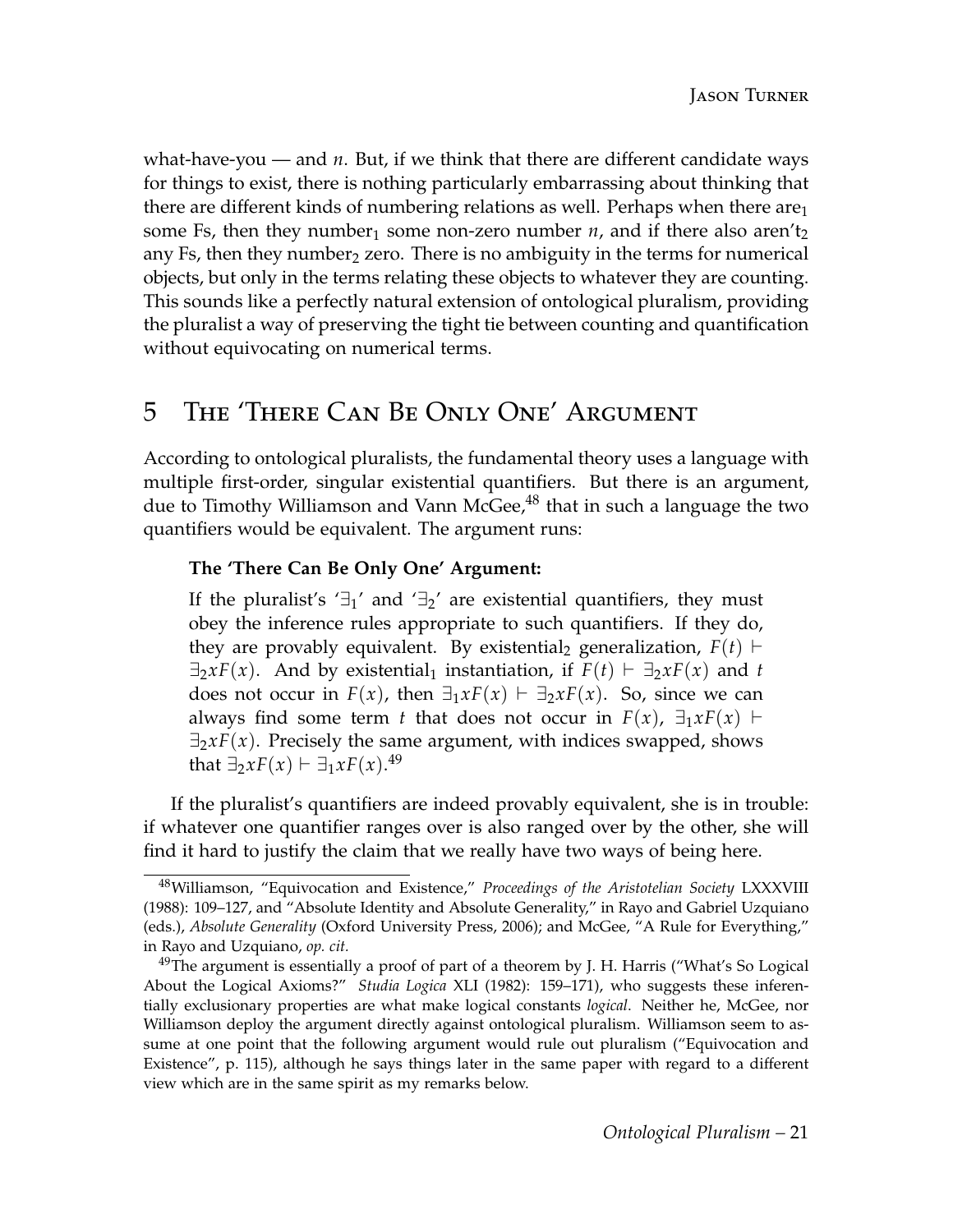But the argument that the quantifiers are equivalent relies on their obeying certain inference rules. In particular, the argument needs each quantifier to obey classical existential instantiation and generalization. And pluralists should have been suspicious of these rules long before they saw the 'There Can Be Only One' Argument.

Imagine you tell a pluralist that a certain book is about Tony, but do not tell her what kind of thing Tony is. Should she conclude that there is<sub>1</sub> something this book is about? No, for that presupposes that Tony  $exists_1$ ,  $50$  which is not something she knows. If Tony does not exist<sub>1</sub>, then from the perspective of the quantifier  $\exists$ <sup>1</sup>', 'Tony' is an empty name and cannot be generalized from. Should she instead conclude that there is<sub>2</sub> something the book is about? No, for that presupposes that Tony exists<sub>2</sub>, something else she does not know. If Tony doesn't exist<sub>2</sub>, then from the perspective of the quantifier  $\exists$ <sup>2</sup>', 'Tony' is an empty name and again cannot be generalized from.

Our pluralist friend should conclude nothing before she decides which quantifier she can generalize from, and she cannot do that until she finds out which quantifiers treat 'Tony' as non-empty. She is not unlike an (ontologically monistic) free logician: if told that a certain book is about Tony, he could not conclude that the book was about something unless he knew that 'Tony' was not an empty name.

The free logician avoids this problem by revising his (quantificationally monistic) inference rules as follows:

Free Existential Generalization *F*(*t*) & ∃*x*(*x* = *t*)  $\vdash$  ∃*xF*(*x*)

FREE EXISTENTIAL INSTANTIATION If  $Q$ ,  $R$ , ...,  $F(t)$ , and  $\exists x(x = t) \vdash P$ , and if *t* does not occur in  $P$ ,  $Q$ ,  $R$ , ..., or  $F(x)$ , then, Q, R, ..., and  $\exists x F(x) \vdash P$ 

Our pluralist ought to follow suit: just as the free logician's monist quantifiers have to make sure a name is not empty before they generalize from it, each of her pluralist quantifiers must make sure that a name is not empty (with respect to themselves) before they generalize from it. That is, for each of her quantifiers  $\exists_i$ , she ought to endorse the following rules:

Pluralist Existential*<sup>i</sup>* Generalization  $F(t)$  &  $\exists_i x(x = t)$   $\vdash \exists_i x F(x)$ 

<span id="page-21-0"></span> $50$ That is, it would be to suppose that there is<sub>1</sub> something identical to Tony; I'm supposing that to exist is just to be identical to something, and if there are multiple ways of being, there are multiple kinds of existence — one for each way of being.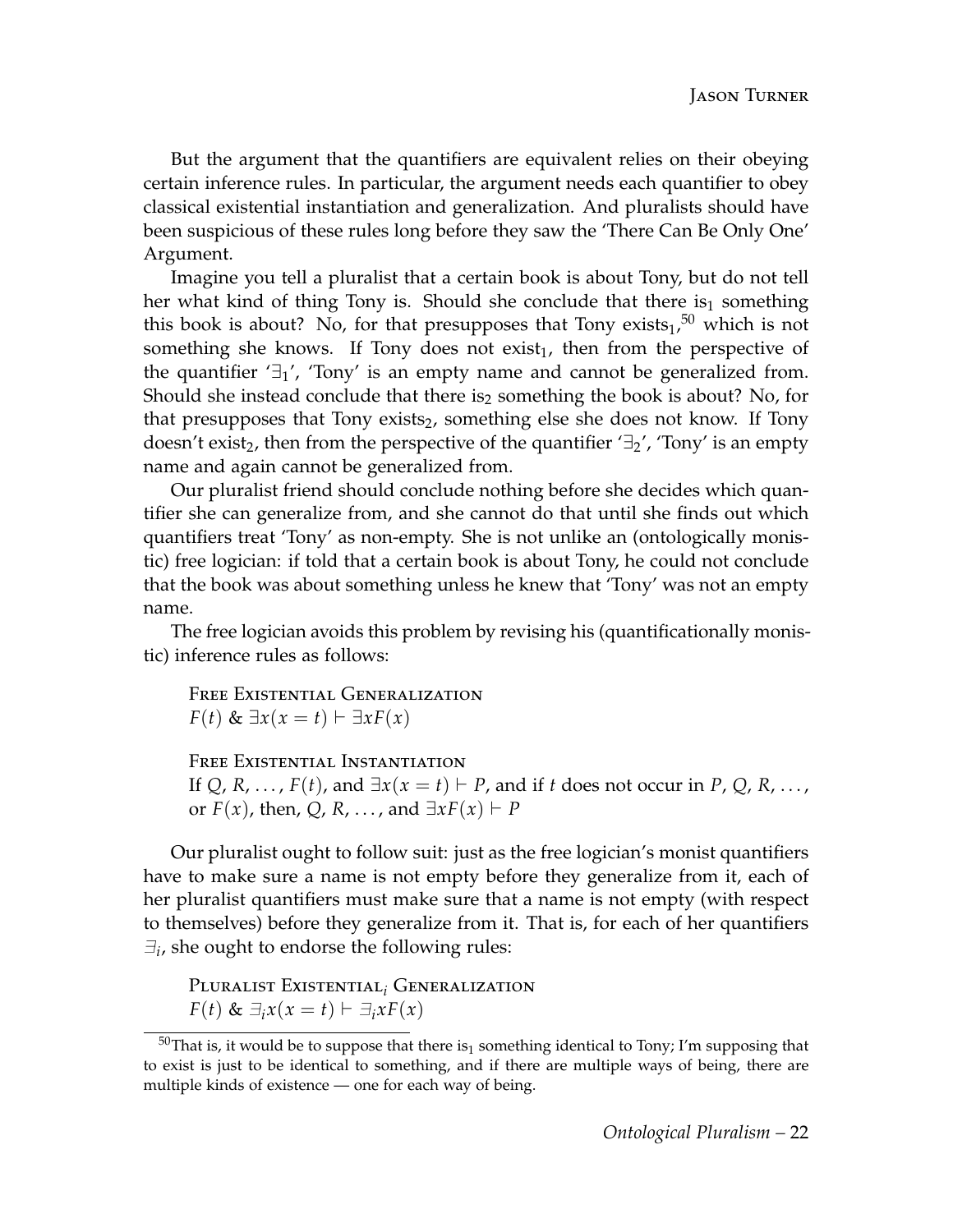Pluralist Existential*<sup>i</sup>* Instantiation If *Q*, *R*, ..., *F*(*t*), and  $\exists_i x(x = t) \vdash P$ , and if *t* does not occur in *P*, *Q*, *R*, ..., or  $F(x)$ , then Q, R, ..., and  $\exists_i x F(x) \vdash P$ 

With these rules, the 'There Can Be Only One' Argument cannot go through. Pluralist existential<sub>1</sub> instantiation will let us infer  $\exists_2 x F(x)$  from  $\exists_1 x F(x)$  so long as  $\Gamma F(t)$  &  $\exists_1 x(x = t)$ <sup> $\top$ </sup> implies  $\exists_2 x F(x)$ . But it does not; pluralist existential<sub>2</sub> generalization tells us we need  $\Gamma F(t)$  &  $\exists_2 x(x = t)$  to infer  $\exists_2 x F(x)$ . If the pluralist's quantifiers obey these rules rather than classical ones, they will not be provably equivalent.

Does the pluralist threaten her position if she thus hitches her wagon to the free logician's star? Free logic is often accused of not being 'logic', since 'logic' is the logic of propositions, and sentences with empty names do not express propositions.[51](#page-22-0) But whether this worry represents a real problem for the free logician or not, the pluralist need not share it — for she need not allow that names (in a fundamental language, at least) can be empty. She can insist instead that, for every name, there either is<sub>1</sub> something it refers to, or there is<sub>2</sub> something it refers to. Since a sentence should be able to express a proposition regardless of what ontological category its names' referents belong to, if she says this she can happily grant that logic is the logic of propositions.

In fact, the pluralist can avoid the 'There Can Be Only One' argument without appeal to *names* at all by appealing to free-variable-style inference rules. That is, she can simply replace the '*t*'s in the above inference rules with '*x*'s, add the word 'free' after 'occur' in her instantiation rule, and use whatever name-to-freevariable inference rules ontological monists like. The resulting rules still block the argument,<sup>[52](#page-22-1)</sup> but need not be understood in a way that allows for empty names.

A more pressing objection complains that, if a pluralist modifies her inference rules in the suggested way, her  $\exists_i$ s are not really quantifiers after all. "Perhaps" backwards 'E's in a language can each obey inference rules that look a little bit like quantificational ones," the objection goes, "but a symbol is not a quantifier unless it obeys good old-fashioned classical existential generalization and instantiation — none of this mucking about with free-logic-type rules and the like."

I cannot force anyone to call a symbol a 'quantifier' when it does not obey their favored inference rules. But if the objection is to have any force, it must say that somehow the standard rules capture 'what it is' to be a quantifier in a

<span id="page-22-0"></span><sup>51</sup>See Williamson, "Absolute Identity," p. 382, for a version of this objection aimed at a different opponent.

<span id="page-22-1"></span><sup>52</sup>And also avoid versions of the argument that do not appeal to names, as in *ibid.*, p. 382; thanks here to Cian Dorr.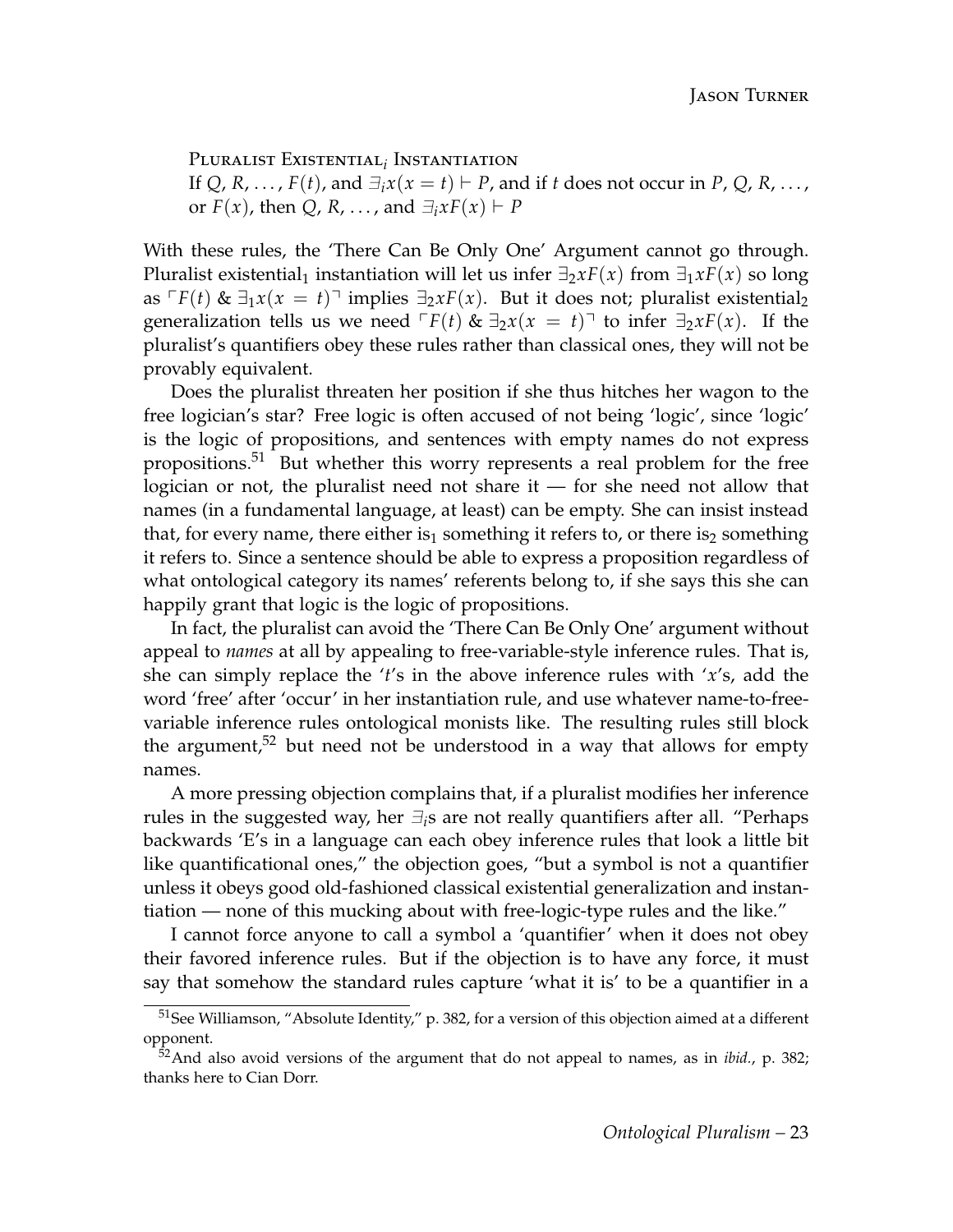way the pluralist revisions do not. And while I do not know how to argue that a set of inference rules captures or fails to capture the essence of quantification, a couple of observations take a lot of bite out of the charge that, whatever it takes for some inference rules to be essential for quantifierhood, pluralist rules do not have it.

First, a logic with the proposed inference rules and an axiom to the effect that no names are empty will collapse into classical logic for languages with just one existential quantifier. As it happens, most linguists and philosophers cut their teeth on just such languages. So even though the pluralist denies that the classical inference rules are 'right', she can still explain why we were tempted to think they were: one-quantifier languages that do not allow for empty names including classical first-order ones, which most of us cut our philosophical teeth on — display no visible difference between the classical rules and the pluralist's. We failed to notice the need for that extra premise because it was a logical truth and so never needed any special attention.

Second, *restricted* quantifiers do not obey 'good old-fashioned classical existential generalization and instantiation'. I cannot infer 'There is something in the fridge' from 'Elly the electron is in the fridge' if my use of 'There is something . . . ' is restricted to foodstuffs, although classical existential instantiation would license the inference. Restricted quantifiers, in fact, obey the same inference rules we suggested above for pluralists. Surely, though, restricted quantifiers are *quantifiers* — any criterion of quantifierhood that leaves them out is not getting at 'what it is' to be a quantifier.

So I see no good reason to think the classical rules somehow capture 'what it is' to be a quantifier better than pluralist ones. In fact, things look just the opposite: the pluralist's rules, by ruling in restricted as well as unrestricted quantifiers, appear more general than classical ones, getting closer to the heart of what it is about quantifiers that make them quantificational.

# 6 The Economy Argument

So far, none of the arguments considered give ontological pluralists any serious trouble. A final manages to put some pressure on pluralism, although it falls short of anything like a decisive refutation.

We evaluate theories along a number of of dimensions. One of these dimensions is ideological: how many primitive expressions do we need in order to state the theory, how complex are those expressions, etc. As Ockham's razor says it is with ontology, when it comes to ideology, less is better: fewer and simpler primitive expressions are preferable to more or more complex ones. When all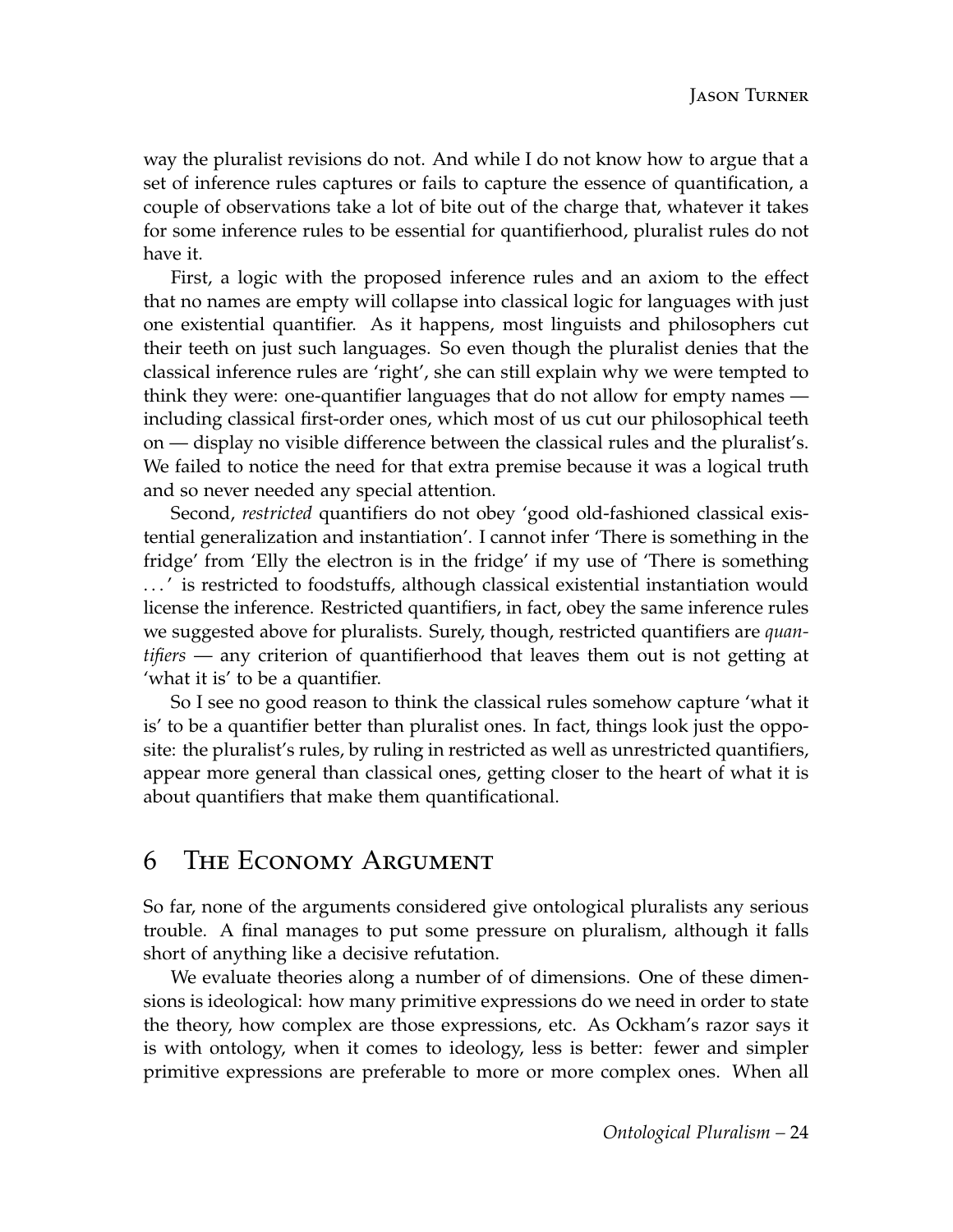else is equal, we ought to prefer theories with cleaner, leaner ideologies.

A theory's primitive expressions are the ones it refuses to define. In metaphysics, it is natural to think of these 'definitions' as metaphysical reductions or analyses, reducing some higher-level structure to some more fundamental structure. In this case, the primitive expressions of metaphysical theories are the *fundamental* expressions, the expressions supposed to carve nature at its joints.<sup>[53](#page-24-0)</sup> The other expressions are then somehow analyzed or reduced in terms of these fundamental, primitive ones.

Ontologically plural theories have multiple primitive quantifiers. Pluralists can disjoin these multiple quantifiers to make a single 'big' quantifier (as we did with '∃ ∗ ' in [§2\)](#page-8-0), and they can also use each of their quantifiers to define a predicate that applies to all and only things in its domain. For instance, if  $\exists_1'$  and  $\exists_2'$  are supposed to respectively range over concreta and abstracta, the pluralist can define 'is concrete' and 'is abstract' as follows:

 $(24)$   $\ulcorner t$  is concrete<sup> $\urcorner$ </sup> =<sub>df.</sub>  $\ulcorner \exists_1 x(x = t)$  $\urcorner$ 

(25)  $\ulcorner t$  is abstract<sup> $\urcorner$ </sup> =<sub>df.</sub>  $\ulcorner ∃_2x(x = t)$  $\urcorner$ 

Since these are defined terms, '∃\*', 'is concrete', and 'is abstract' are not primitive expressions of the pluralist's theory.

There is another theory which takes '∃<sup>\*</sup>', 'is concrete', and 'is abstract' as primitive and defines ' $\exists_1$ ' and ' $\exists_2$ ' in terms of them as follows:

(26) 
$$
\Box_1 x F(x) =_{df.} \Box^* x(x)
$$
 is concrete &  $F(x)$ )

 $(27)$   $\Box$ <sub>2</sub>*xF*(*x*)<sup>¬</sup> =<sub>df.</sub>  $\Box$ <sup>\*</sup>*x*(*x* is abstract & *F*(*x*))<sup>¬</sup>

Since it defines ' $\exists_1$ ' and ' $\exists_2$ ' but refuses to define ' $\exists^*$ ', this theory has only one primitive — that is, one fundamental — quantifier. Thus, it is an ontologically monistic theory: it recognizes only one mode of being.

Suppose these two theories disagree only about whether it is the two quantifiers ' $\exists_1$ ' and ' $\exists_2$ ' or rather the expressions ' $\exists^*$ ', 'is concrete' and 'is abstract' that are primitive. In this case, call the monist's theory the *monist counterpart* of the pluralist's theory. The recipe we used to cook it up was perfectly general, and every pluralist theory has a monist counterpart.<sup>[54](#page-24-1)</sup>

Ontologically plural theories, with their multiple primitive quantifiers, look more ideologically extravagant than their monist counterparts. If appearances aren't deceiving, monists can argue as follows:

<span id="page-24-1"></span><span id="page-24-0"></span><sup>53</sup>Cf. Dorr, "Non-Symmetric Relations", in Zimmerman, *op. cit.*, §2.

<sup>&</sup>lt;sup>54</sup>Well, almost every pluralist theory has a monist counterpart. The recipe fails, for instance, when the pluralist theory has an infinite stock of quantifiers but does not allow infinitely long disjunctions and conjunctions. But I take it that if the only defensible form of pluralism needs infinitely many 'modes of being', pluralism is in pretty poor shape.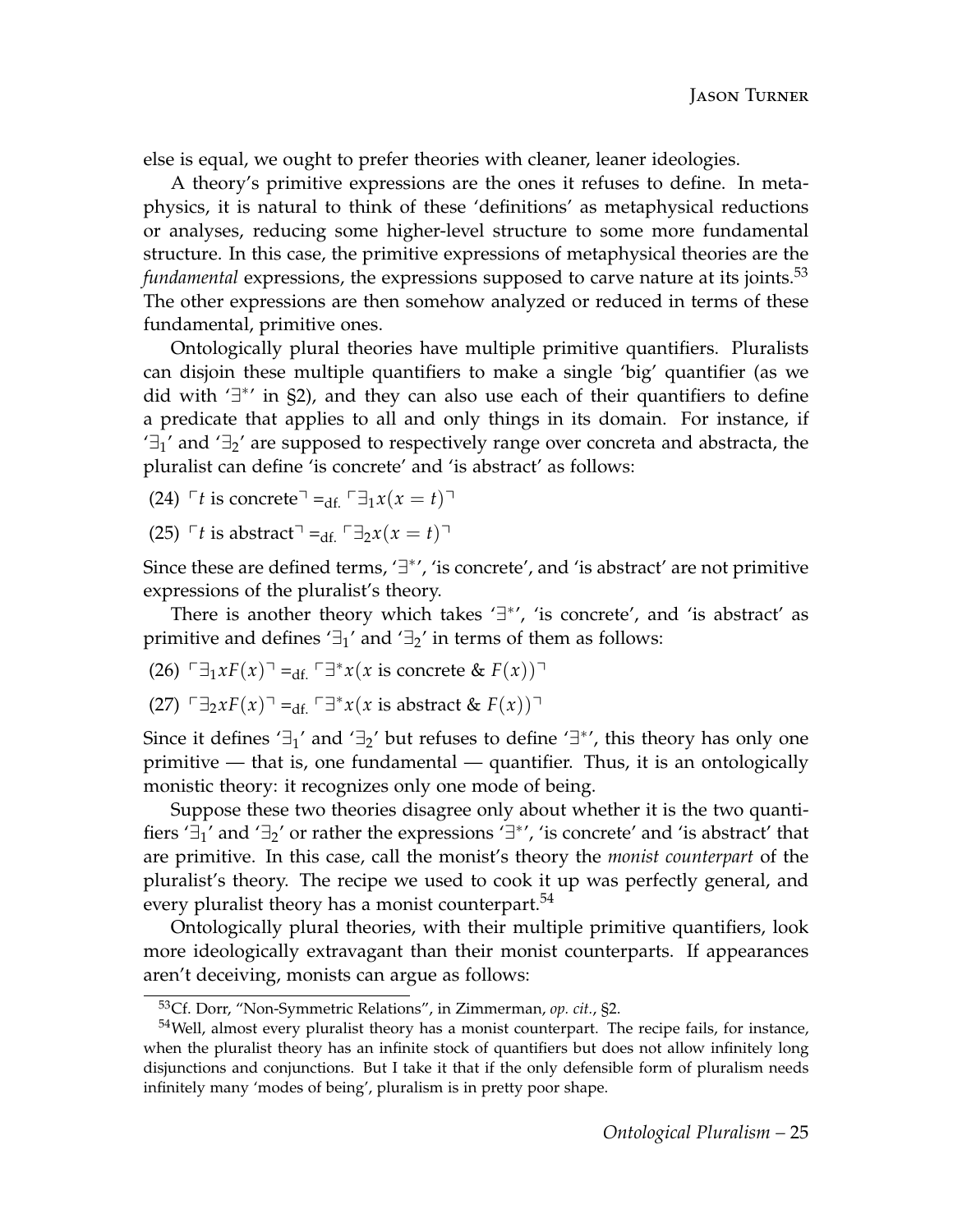#### **The Economy Argument:**

- (i) Every ontologically plural theory has a monist counterpart.
- (ii) Any plural theory is more ideologically extravagant than its monist counterpart.
- (iii) All else is equal between plural theories and their monist counterparts.
- (iv) Therefore, every ontologically plural theory ought to be rejected.

If we think ideological economy is a theoretical virtue, we ought to accept the inference from (i)–(iii) to (iv). Take any pluralist theory. We might have lots of reasons to reject it — maybe it is empirically inadequate, or maybe it is ontologically extravagant in ways that have nothing to do with its pluralism. But even if there is no other reason for rejecting it, we still ought to reject it in favor of its more economical (by ii) but otherwise equal (by iii) monist counterpart.

But ought we accept premises (ii) and (iii)? Begin with (ii). It is tempting to think that the monist counterpart of a pluralist theory is more economical simply because it has fewer primitive expressions. But, in fact, it does not. We are tempted to think it does because we think to ourselves, "We traded in two quantifiers for one, so we lowered the primitive expression count by one." But we are wrong, because in order to give the monist theory as much expressive power as the pluralist, we had to introduce two new primitive predicates — 'is concrete' and 'is abstract' — to act as restrictors for the primitive ' $\exists$ \*'. If we count ideological economy by number of primitive expressions, the pluralist theory simply wins.<sup>[55](#page-25-0)</sup>

A better defense of (ii) says that the monist counterpart is more economical because it trades in (some) quantifiers for predicates, and predicates are ideologically cheaper than quantifiers. Quantifiers, in some sense, run deeper than predicates. Quantifiers give us a realm of things, and predicates let us divide that realm. But the quantifiers seem to 'come first': only after we have our domain

<span id="page-25-0"></span> $55$ Could the monist break even by defining, say, 'is concrete' as 'is not abstract'? Yes, but only if the concrete and the abstract are mutually exclusive. Perhaps some things are both concrete and abstract; the causally efficacious and spatiotemporally located 'immanent universals' defended by David Armstrong (*Universals and Scientific Realism Vol. 2: A Theory of Universals*, Cambridge University Press, 1978) may be likely candidates. At any rate, it is no part of ontological pluralism writ large that things not have have multiple kinds of being. Pluralism does not by itself rule out the truth of  $\exists_1 x \exists_2 y (x = y)'$ ; it needs some additional theoretical posits to do so. If the pluralist fails to make those posits, his monist counterpart cannot define one of his translating restrictors as the negation of the other. (On the other hand, if the pluralist *does* make these posits, then the monist may be in better shape, for the monist can rule out by definition what the pluralist must rule out by *fiat*; see the discussion of [\(28\)](#page-27-0) below. Thanks here to Cian Dorr.)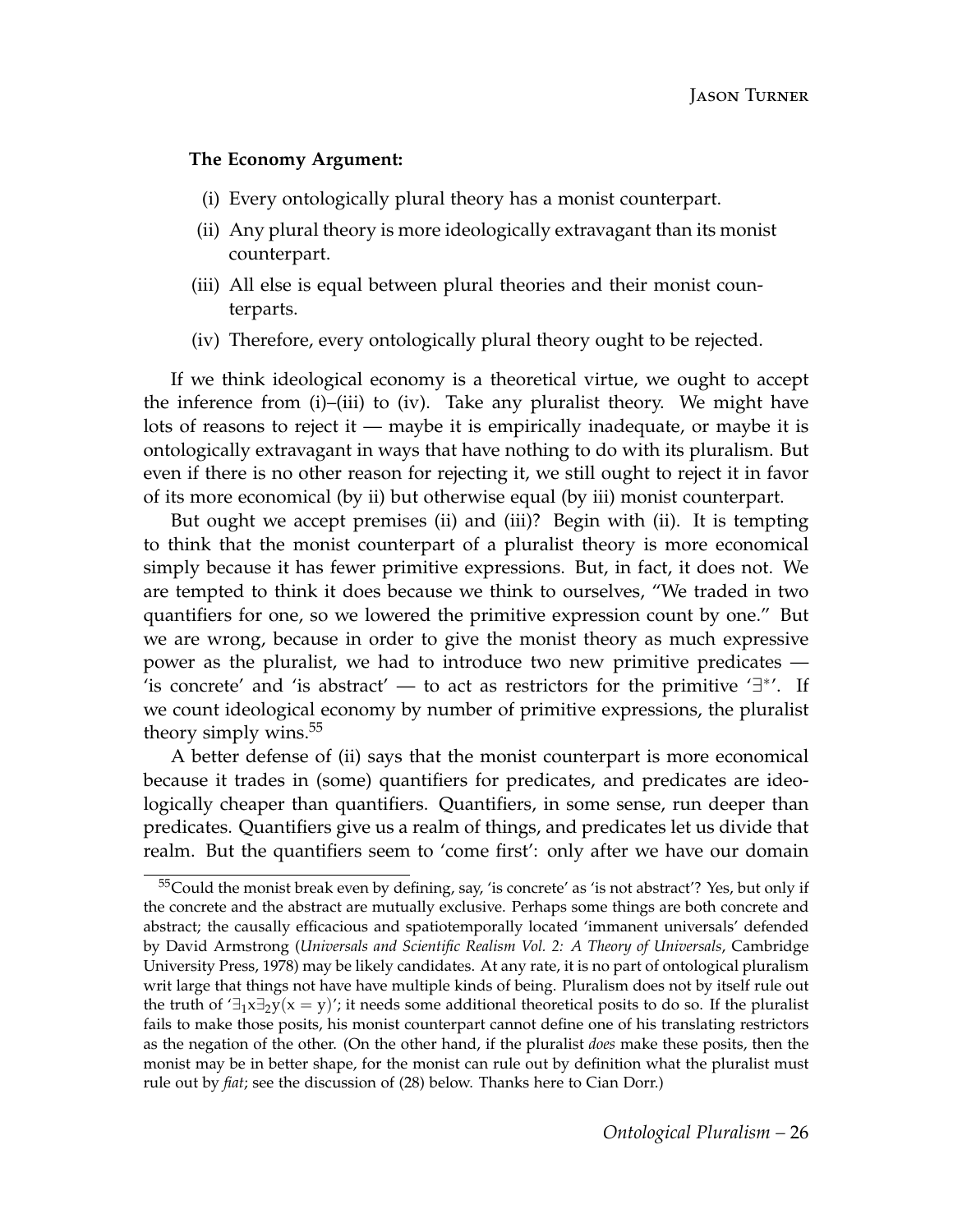of things, provided by the quantifiers, can we start dividing them up with our predicates.

These considerations make most sense when we understand ideological economy as a measure of structural complexity. The monist theory has, in a sense, one level of structure: that determined by the divisions between predicate extensions. But the pluralist theory has two levels of structure: these predicate-level divisions plus the divisions between the different ontologies.

So there is a sense in which pluralist theories are more ideologically costly than their monist counterparts. And since structural complexity is the sort of thing we should postulate only out of need, pluralist theories incur the sort of cost that we ought to avoid when we can. So premise (ii) of the Economy Argument looks compelling.

On to premise (iii). Why should we accept it? I suspect the thought behind (iii) is something like: "In addition to being economical, metaphysical theories must be *adequate*. That is, there is some body of data that the theory must, at a minimum, successfully analyze, reduce, or otherwise account for, and theories are to be evaluated on how well they account for this body of data. Clearly, though, whatever 'accounting' function takes us from theorems of the pluralist theory to data-sentences is easy turned into one which takes us from the monist translation of these theorems to the same data-sentences. So it looks as though, economy issues aside, the two theories are otherwise equal."

This line of thought is too quick. Note that there are theoretical virtues other than adequacy and economy. *Elegance*, for instance, is a virtue: when choosing between theories, we ought to prefer elegant to ungainly ones. And although monist theories will often be more elegant than their pluralist counterparts (there is no elegance to be gained by positing a separate way of being for, say, tweed suits), this will not always be the case.

Consider, for instance, the disagreement between Davids Armstrong and Lewis over structural universals. Says Lewis: The parthood relation we would need for structural universals violates classical mereoloical axioms, so there must be no structural universals.<sup>[56](#page-26-0)</sup> Replies Armstrong: No, this means rather that part-hood doesn't obey classical mereological axioms.<sup>[57](#page-26-1)</sup> But Armstrong's response is unlovely: it holds that the metaphysically deep and important parthood relation acts very differently when it acts upon concreta than it does when it acts upon abstracta. An attempted axiomatization of the parthood relation, in the fundamental language, will seem hopelessly convoluted, including all sorts of clauses reflecting whether parts in are concrete or abstract. Furthermore, the

<span id="page-26-1"></span><span id="page-26-0"></span><sup>56</sup>*"Against Structural Universals", The Australasian Journal of Philosophy* LXIV, 1 (1986): 25–46.

<sup>57</sup>"In Defense of Structural Universals", *The Australasian Journal of Philosophy* LXIV, 1 (1986): 85–88.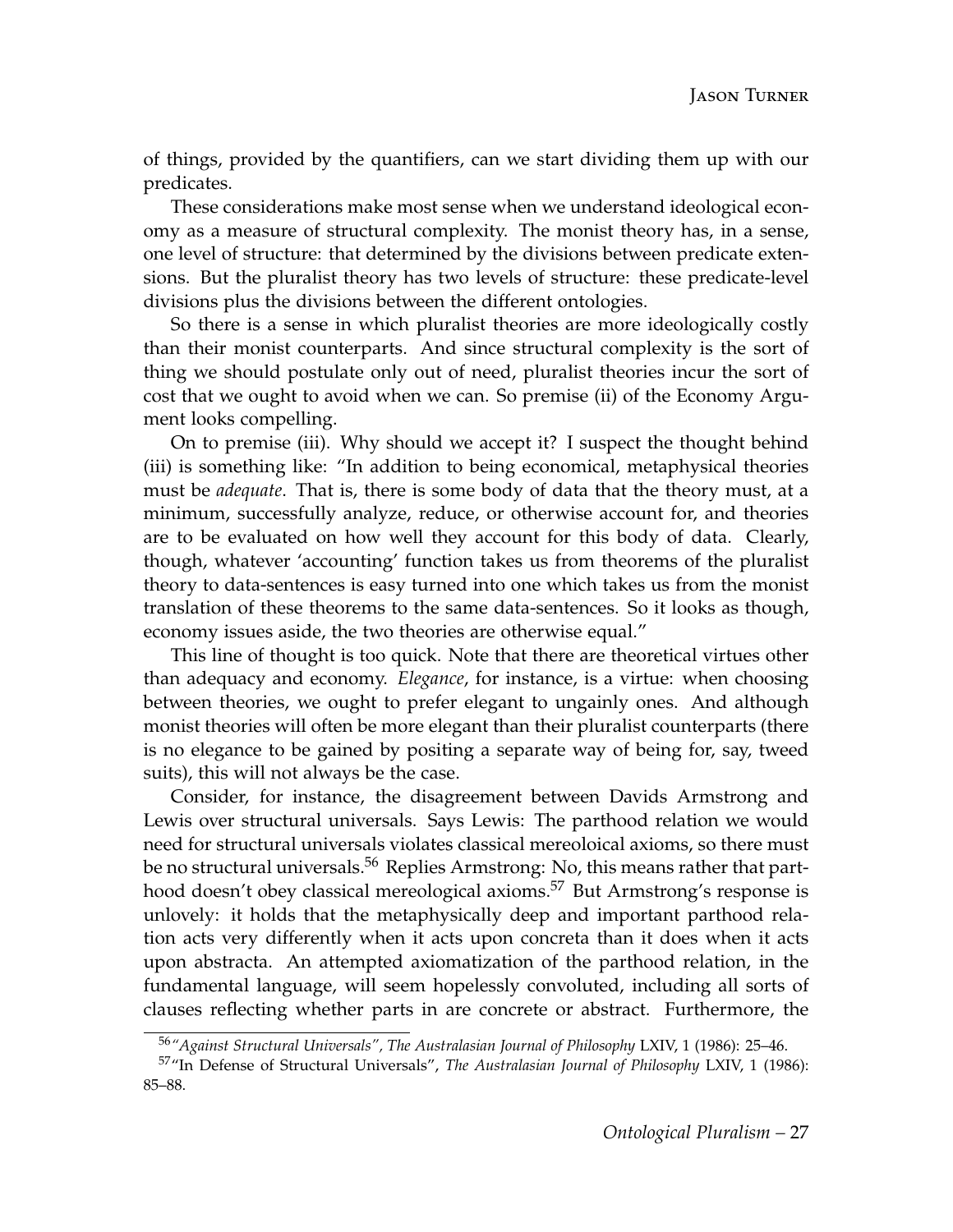response seems objectionably arbitrary. A monistic ontology may include many metaphysically important divisions — the division between abstract and concrete, the division between space-time points and their occupants, the division between phenomenal and non-phenomenal properties, etc. — so why should composition be so sensitive to *this* one?

If the distinction between concreta and abstracta is made to run deeper than the distinction between, say, space-time points and their occupants — that is, if it is upgraded to a distinction between different *ways of being* — the inelegance of Armstrong's response goes away. First, there is nothing arbitrary about composition's deferential treatment of concreta and abstracta: composition is sensitive to the only division between ways of being that there is. Second, the fundamental-language axiomatizations of the compositional rules look remarkably clean: there are simply two different axiom systems, one formulated using the fundamental quantifier for concreta, and the other using the fundamental quantifier for abstracta.<sup>[58](#page-27-1)</sup>

These considerations suggest that (iii) does not hold in full generality: at least some pluralist theories — such as the pluralist version of Armstrong's — do better than their monist counterparts (in this case, by being more elegant). And their comparative advantages may merit paying higher ideological costs.

But a fan of the Economy Argument may feel we have not yet gotten to the heart of the matter. Quibbles over virtues aside, the core of the argument is that, once we see that monist theories can do everything pluralist ones can, ontological pluralism becomes so much window-dressing. What is the metaphysical payoff of endorsing a pluralist theory if we can do all the same work with its monist counterpart instead?

Two points are in order here. First, even if a monist theory can hijack its pluralist counterpart's analyses and reductions, there are still philosophically important senses of 'accounting for the data' on which the monist theory may do worse. For instance, distinctions between modes of being may help explain what would otherwise be mysterious facts about the kinds of epistemic access we have to things in different ontological categories.<sup>[59](#page-27-2)</sup> And they can also explain certain otherwise inexplicable necessary connections. For instance, we usually think that ontological categories (such as 'abstract' and 'concrete') are *inclusive*: necessarily, everything belongs to at least one of them. If the ontological categories are ways of being, represented by multiple quantifiers in the fundamental language, this turns out to be a logical truth. The sentence

<span id="page-27-1"></span><span id="page-27-0"></span><sup>58</sup>Cf. McDaniel, "A Return to the Analogy of Being", *Philosophy and Phenomenological Research* (forthcoming), §5.

<span id="page-27-2"></span><sup>59</sup>See McDaniel, "Ways of Being", §7.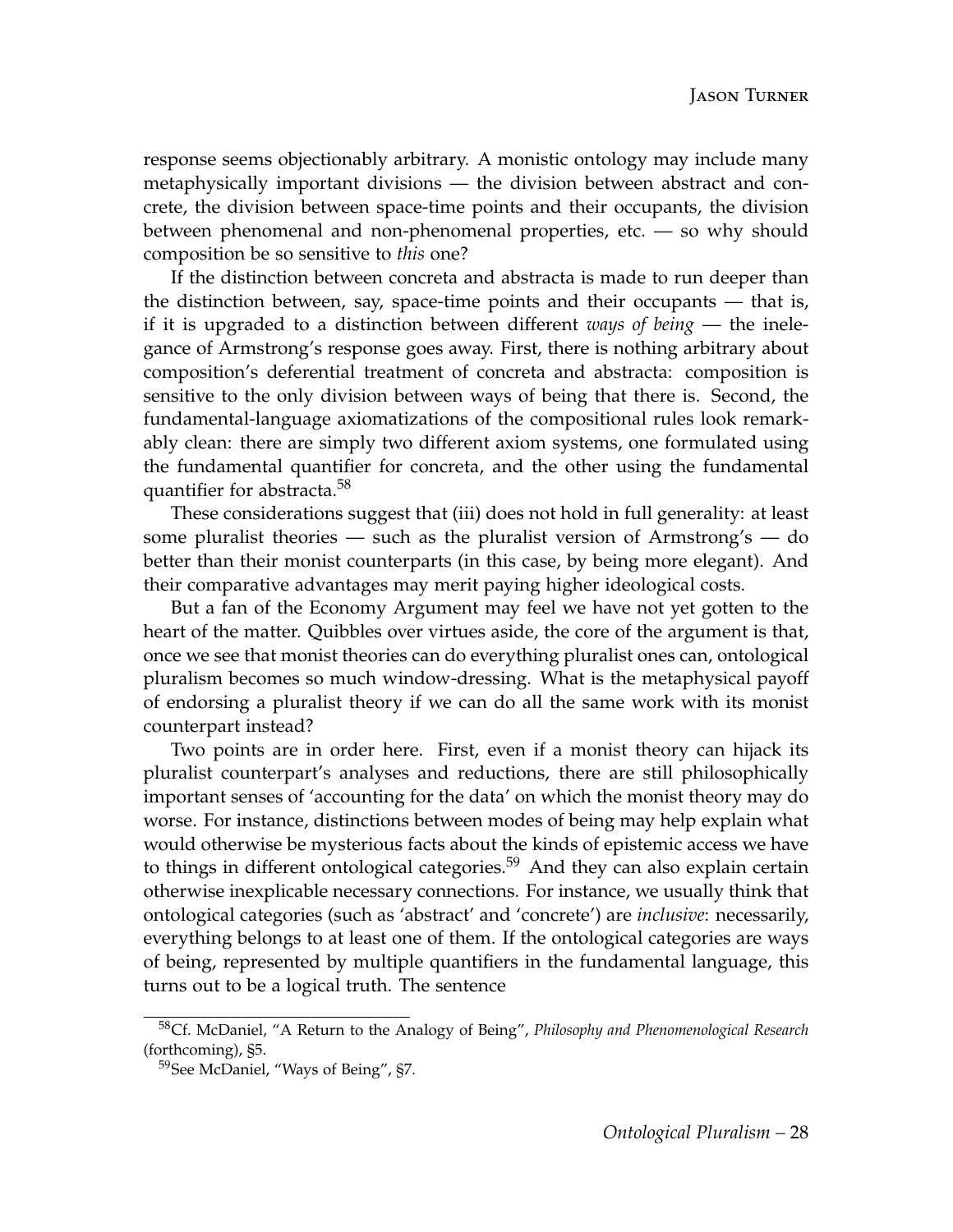(28)  $\forall^* x(x \text{ is concrete}) \lor (x \text{ is abstract})),$ 

under the pluralist's definitions, becomes the logically true

(29) 
$$
\forall_1 x (\exists_1 y (y=x) \vee \exists_2 y (y=x))
$$
 &  $\forall_2 x (\exists_1 y (y=x) \vee \exists_2 y (y=x)).$ 

If [\(28\)](#page-27-0) is to be understood as consisting only of primitive expressions, though, we have no such explanation of its necessity, and must posit it instead as a brute metaphysical fact. So the monist here has an 'account' for something the pluralist does not: the necessity of  $(28)$ .<sup>[60](#page-28-0)</sup>

The second point is that a theory's 'metaphysical payoff' often outstrips its explanatory power. Even if both are equally explanatory, the pluralist thinks her theory preferable because it respects the real, deep, felt difference between things existing in *different ways* and things merely being *of different kinds*. It is a difference Russell, Moore, our first-year students, and many others feel and want to secure, and the pluralist thinks the chief virtue of her theory is that it, unlike its monist counterpart, can provide a real metaphysical foundation for this difference.

Whether or not this difference alone is enough to merit a higher ideological cost is contestable. But we should be familiar enough by now with this particular contest to know that it provides no decisive win for the monist: it is a contest seen whenever a metaphysical reduction — whether of tense, modality, value, or modes of being — is proposed. The friend of irreducible tense from [§1.1,](#page-1-2) for instance, thinks the benefit of primitive tensed locutions is well worth the ideological cost. His opponent disagrees — but he does not think his disagreement constitutes a decisive reason to reduce tense. Rather, it stems from a difficult weighing-up of costs and benefits, the results of which reasonable people may disagree about.

So even at best, the Economy Argument gives us no decisive refutation of pluralism, but rather only a reminder that whether we provide certain metaphysical reductions will depend in part on whether we think the reduction is worth the damage it does to our deep-seated intuitions about the nature of the world. If all else really is equal between a pluralist theory and its monist counterpart, then the Economy Argument places considerable pressure on the intuitions the pluralist wants to preserve. This pressure is alleviated somewhat once other potential benefits of pluralism — such as elegance or explanations for otherwise mysterious epistemic or metaphysical facts — are added in. But although this pressure — alleviated or not — may convince some of us to give up on the pluralist intuitions,

<span id="page-28-0"></span> $60$ If the monist defined 'is abstract' as 'is not concrete', as suggested in note [55,](#page-25-0) the pluralist will be able to explain the necessity after all. But this strategy is not generally available; it only works for monists with  $2^n$  (for some *n*), mutually exclusive, ontological categories.